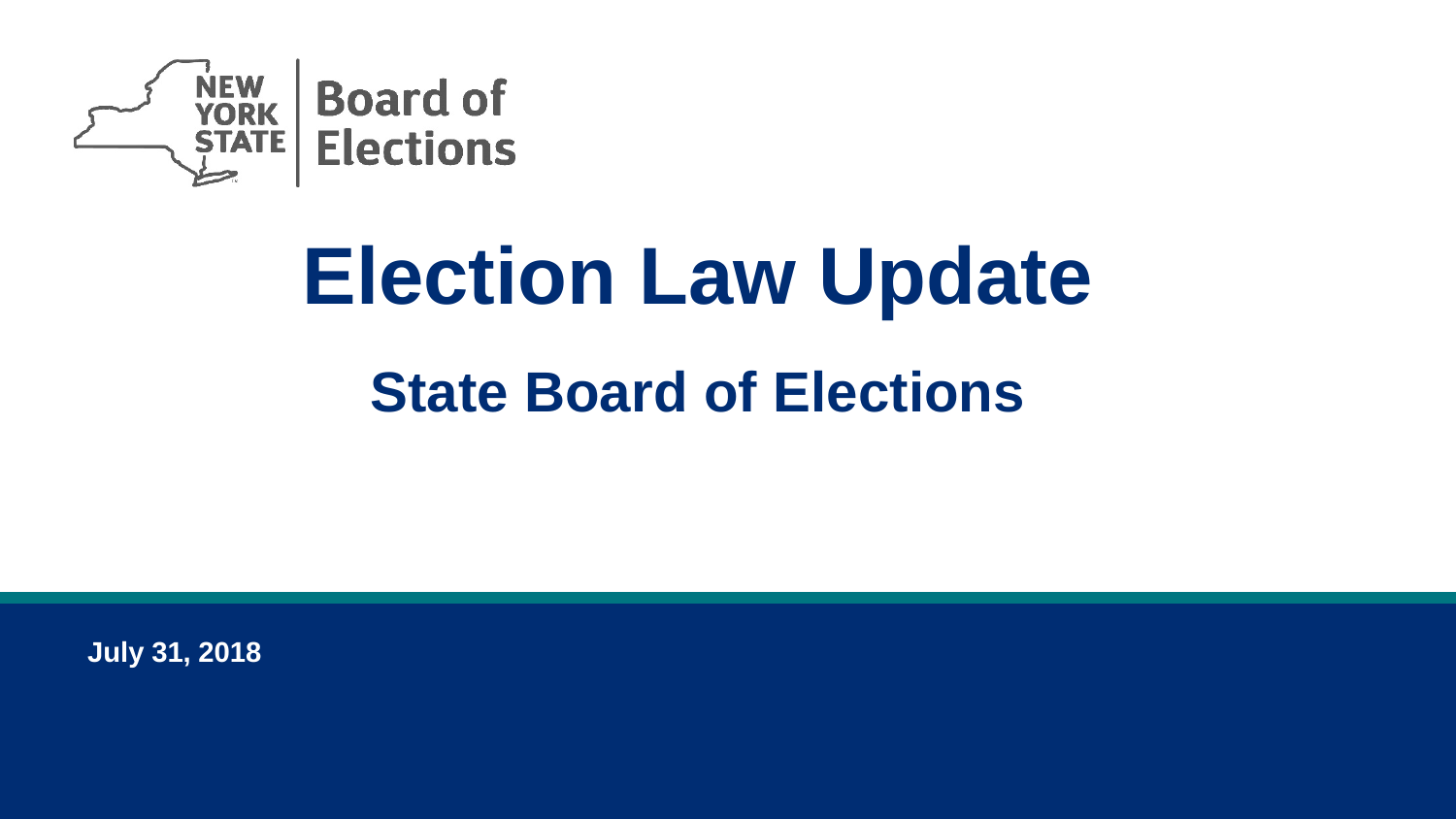# **Case Law**

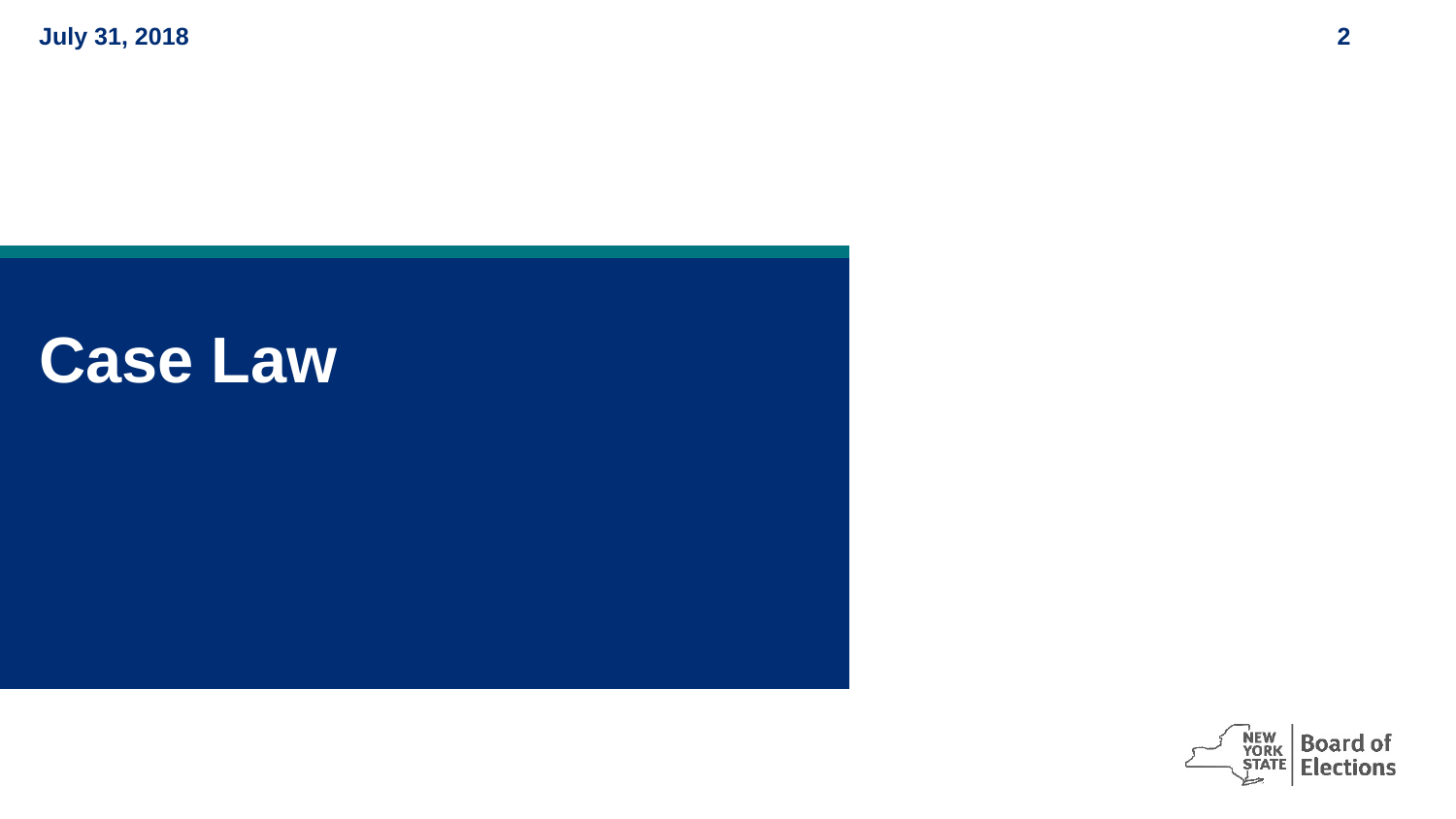# **United States Supreme Court Case**

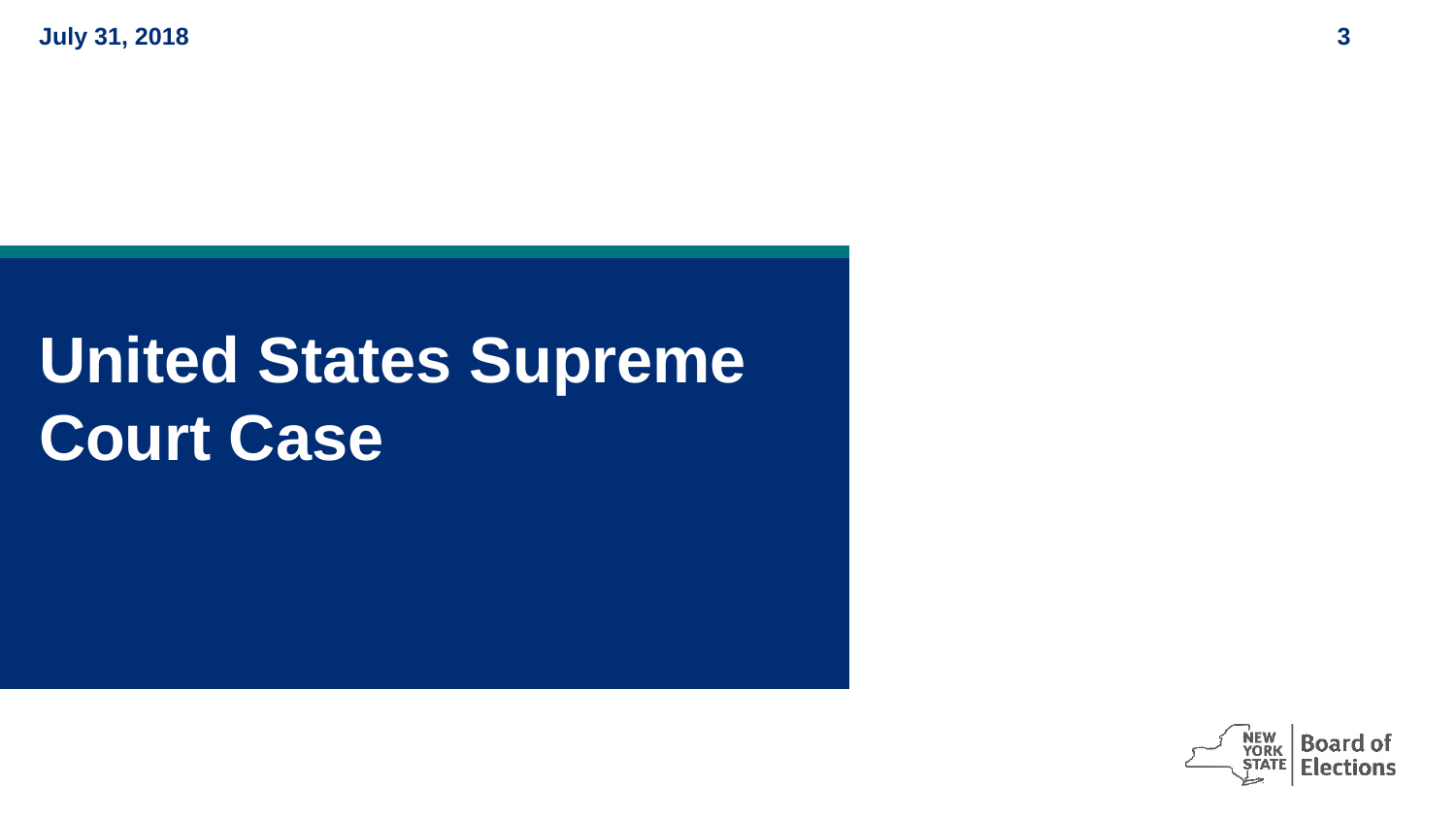#### **Minnesota Voters Alliance v Mansky**

- The Court held that a Minnesota law regulating voters' political attire violates the First Amendment.
- The Court found that Minnesota's law was too vague. Any apparel with a political message could have been banned under the Minnesota law.
- Per State Board of Elections Guidance, New York's Anti-Electioneering Statute (Election Law  $\S$  8-104 (1)) is still valid.
- Generally, a person cannot wear apparel that contains the name of a candidate, political party, independent body or direct reference to a ballot proposal on the ballot which contextually seeks votes.
- Under New York Law, persons wearing clothing or donning buttons that include political viewpoints – i.e. support of the Second Amendment, Marriage Equality, Environmental Sustainability, Immigration Reform, Support for Voter ID Laws….do not violate New York's electioneering prohibition unless the issue itself is unambiguously on the ballot in the form of a ballot proposal.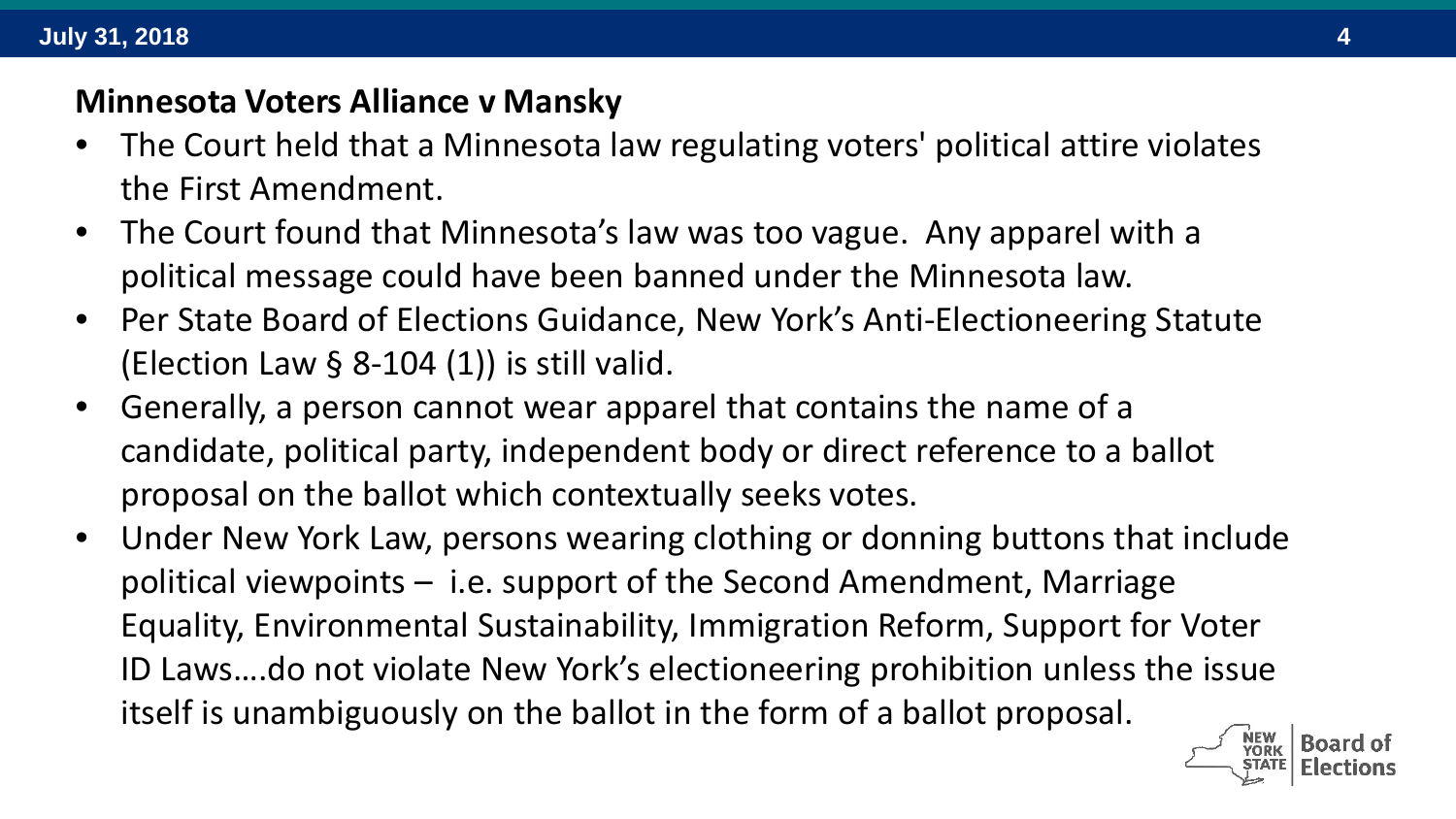# **Ballot Images**

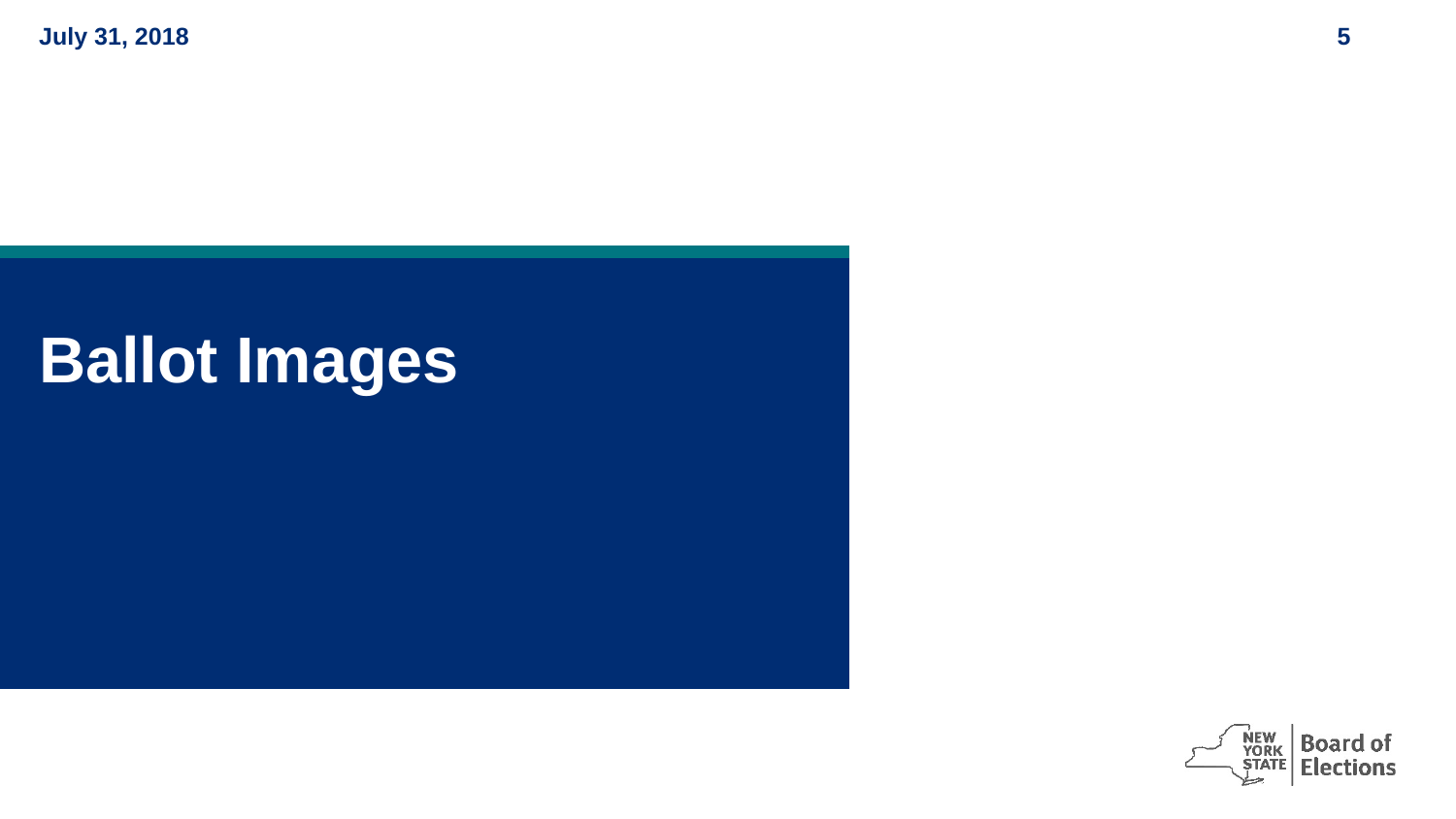#### **Kosmider v. Whitney**

- The Essex County Supreme Court ruled that electronically scanned images of ballots taken from voting machines can be obtained via FOIL without a court order.
- The Third Department affirmed in a plurality opinion.
- Essex County is appealing to the Court of Appeals.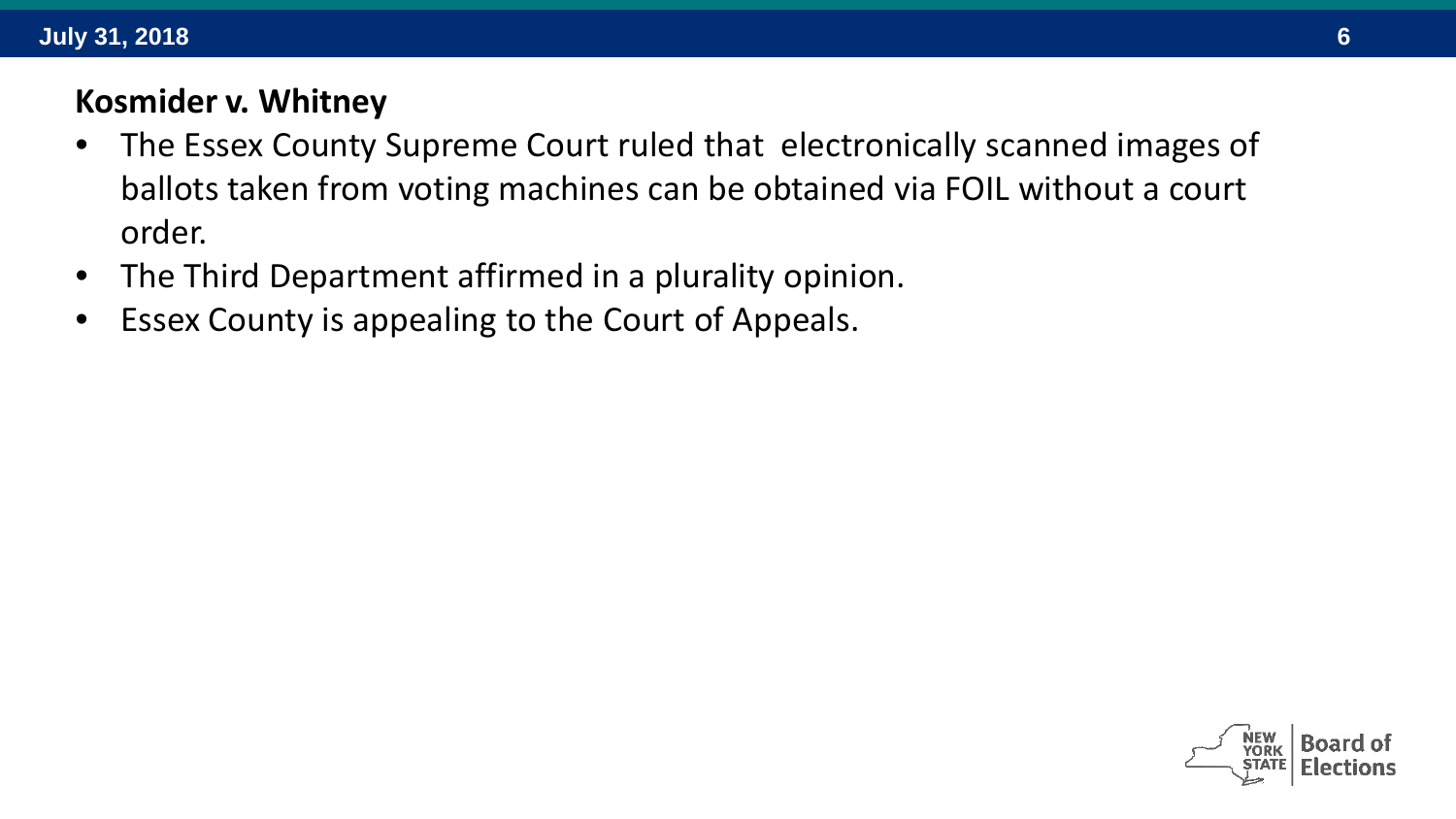# **Party Rules**

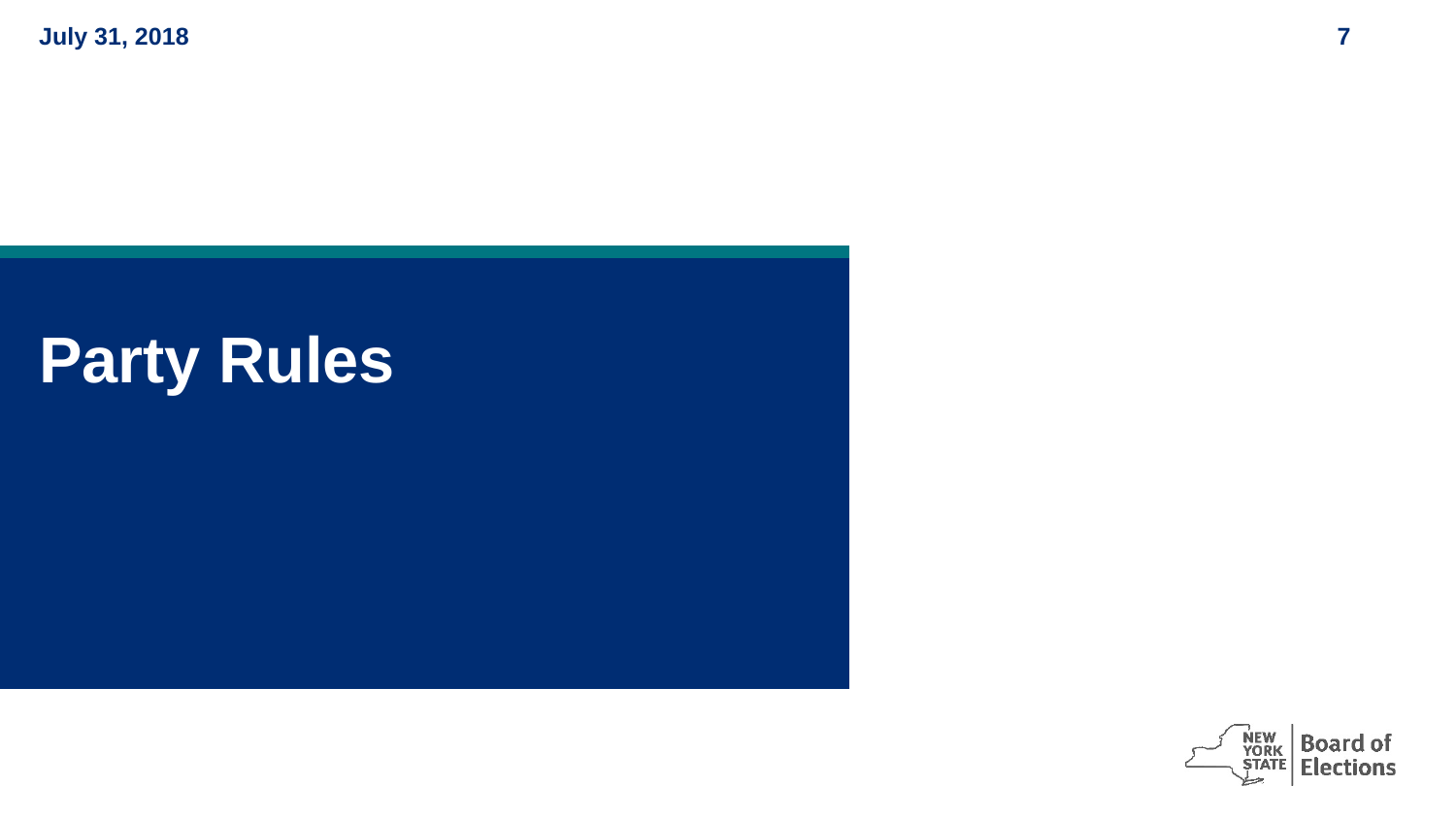#### **Loftus-Doran v. Mayer**

- Independence Party attempted to file a certificate of authorization authorizing Shelly Mayer as its candidate for State Senate.
- Trial Court ruled the certificate invalid, finding that there were several violations of the party rules.
- The Third Department affirmed, focusing on whether there was a quorum at the nominating meeting. Party rules required that four members of the Executive Committee be present, but the candidate's own papers stated that three members were present at the meeting.
- The fact that there were vacancies in the Executive Committee were there were only three members was unavailing because party rules provided for the appointment to vacant seats pending committee approval.

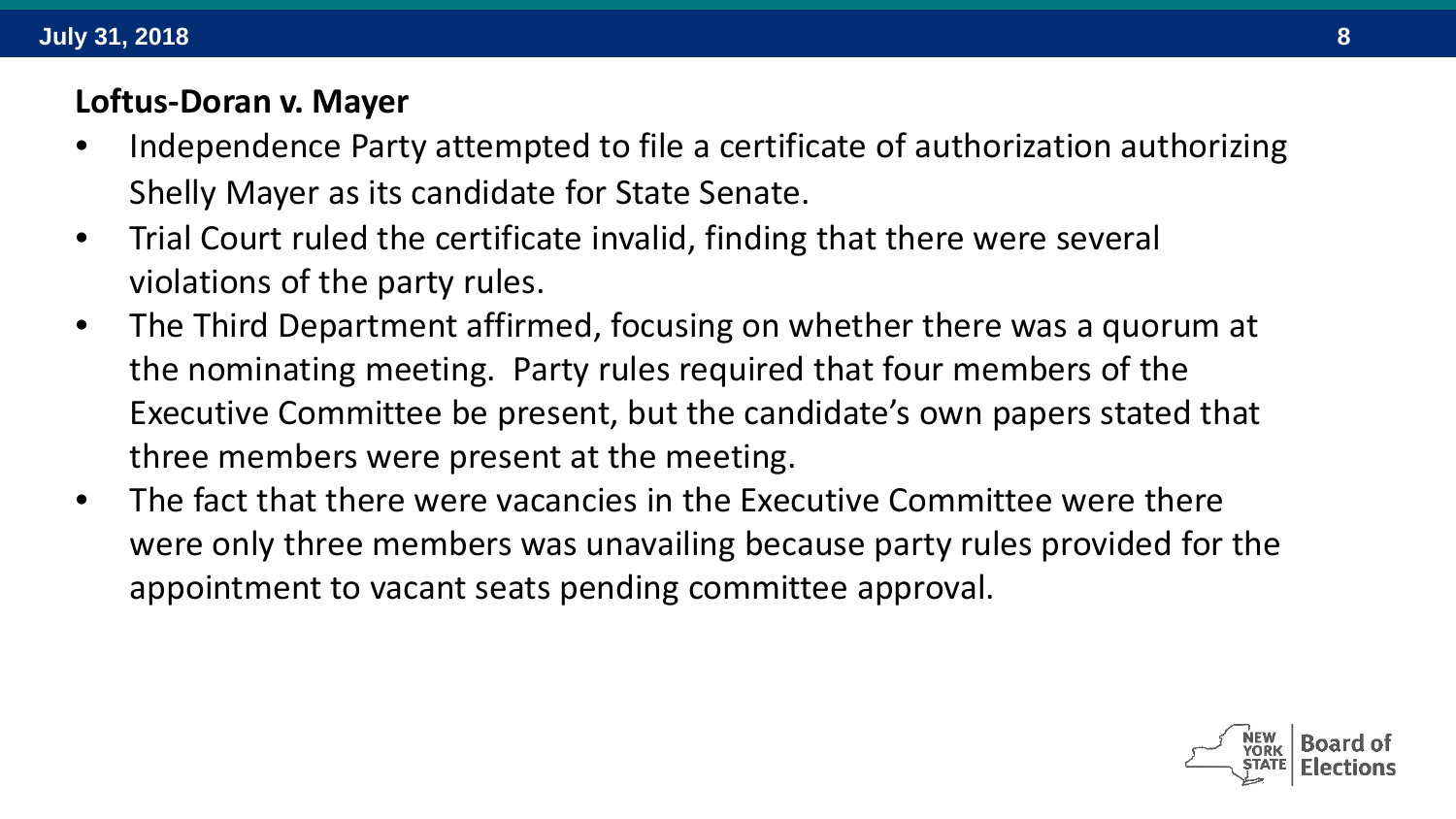#### **Auerbach v. Suffolk County Committee of Conservative Party**

- After primary, several vacancies due to tie votes, or where no candidates received any votes. The Executive Committee attempted to fill these vacancies;
- The Court held the Executive Committee had no authority to fill these vacancies. The Court held that the Political party's county committee, rather than county committee's executive committee, had authority to fill vacancies in county committee;
- The statute the executive committee relied on related to filling vacancies in designations and nominations of candidates, not members of county committee, and filling of vacancies in county committee was governed by separate statute, which provided that in case of failure to elect member of committee, vacancy created would be filled by remaining members of the committee.

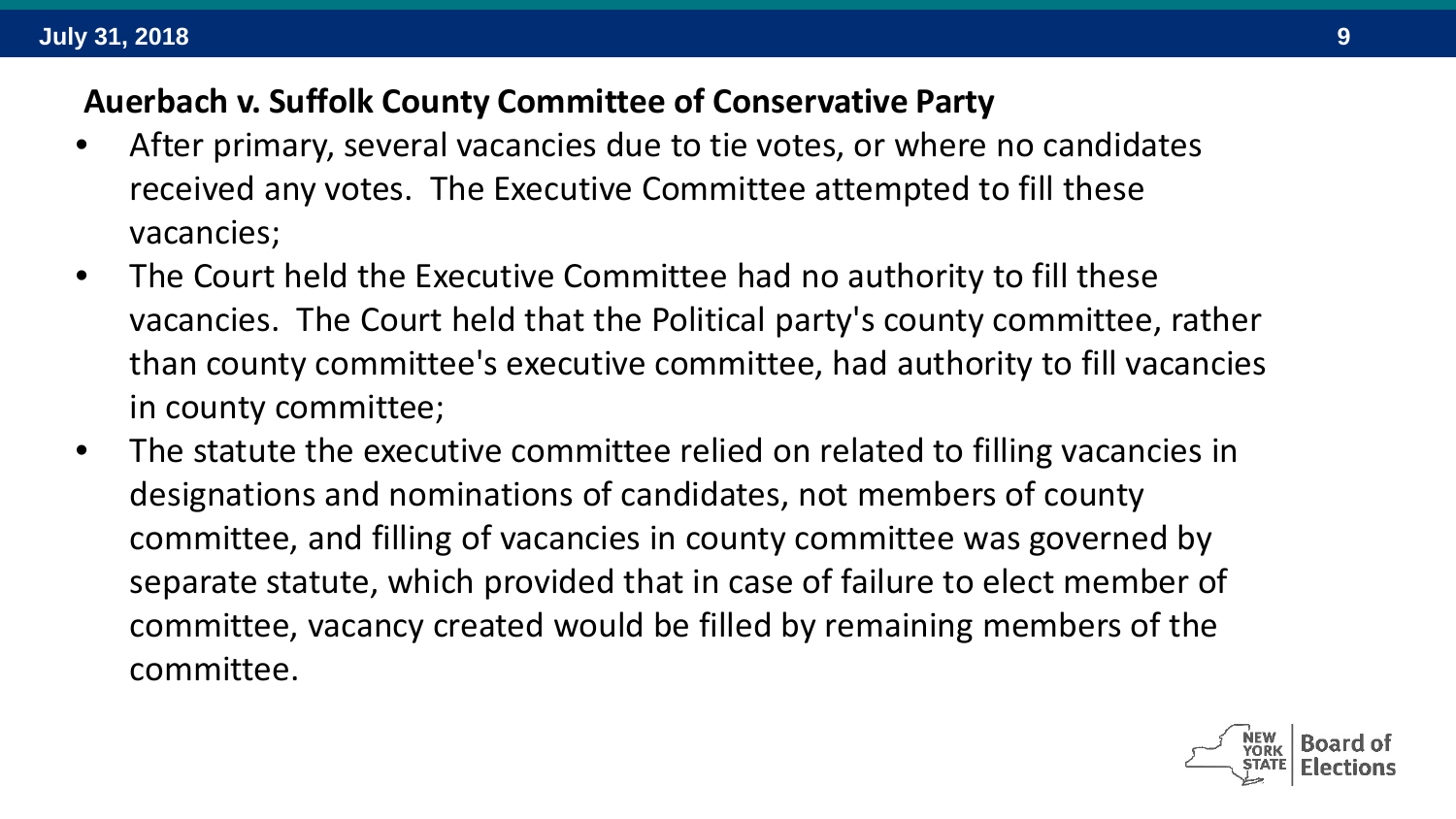#### **Nitti v. Relich**

- Greece Town Judge Nitti filed a lawsuit claiming that Republican Party leaders inserted an opposing candidate, Granville, as the Republican candidate in nominating petitions after Nitti had initially received the party's endorsement. Nitti, who sought reelection as a Democrat after Granville's nomination, said the GOP's move effectively left him off the ballot.
- Trial Court agreed with Nitti, and ordered Granville off the ballot.
- 4th Judicial Department reversed, ruling that Judicial intervention in internal issues arising within a political party is warranted only upon a clear showing that a party or its leaders have violated the election law or the party's own rules, or otherwise violated the rights of party members; and
- Nitti, "failed to identify any specific provision of the Election Law or rule of the Republican Party that was allegedly violated."

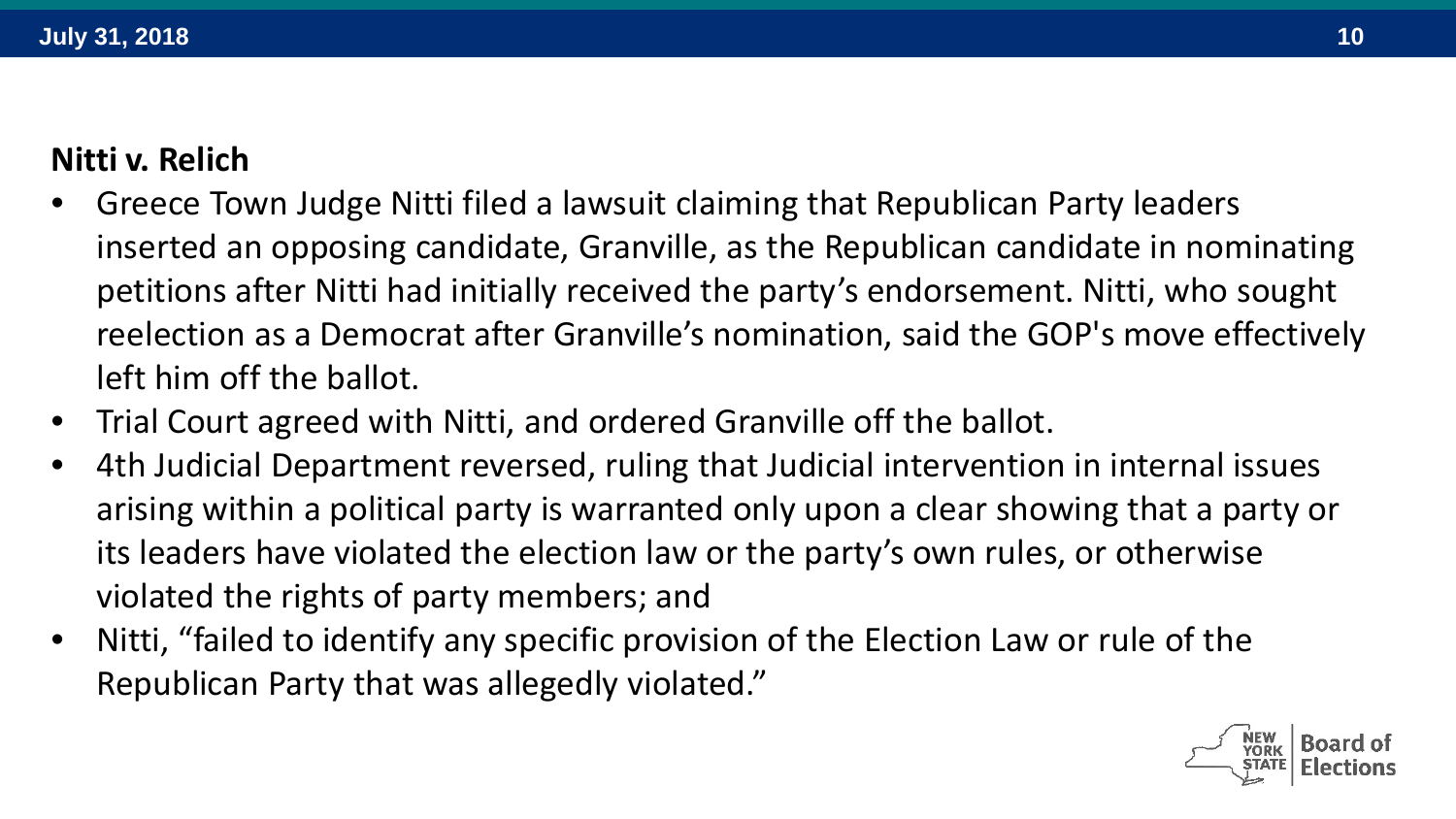#### **Jacobi v Murray**

- Court held a presumption of regularity attaches to minutes of a party meeting reciting a quorum.
- There is no burden in special proceeding for the political party to show there was a quorum. The challengers bear the burden of proof to establish there was no quorum.

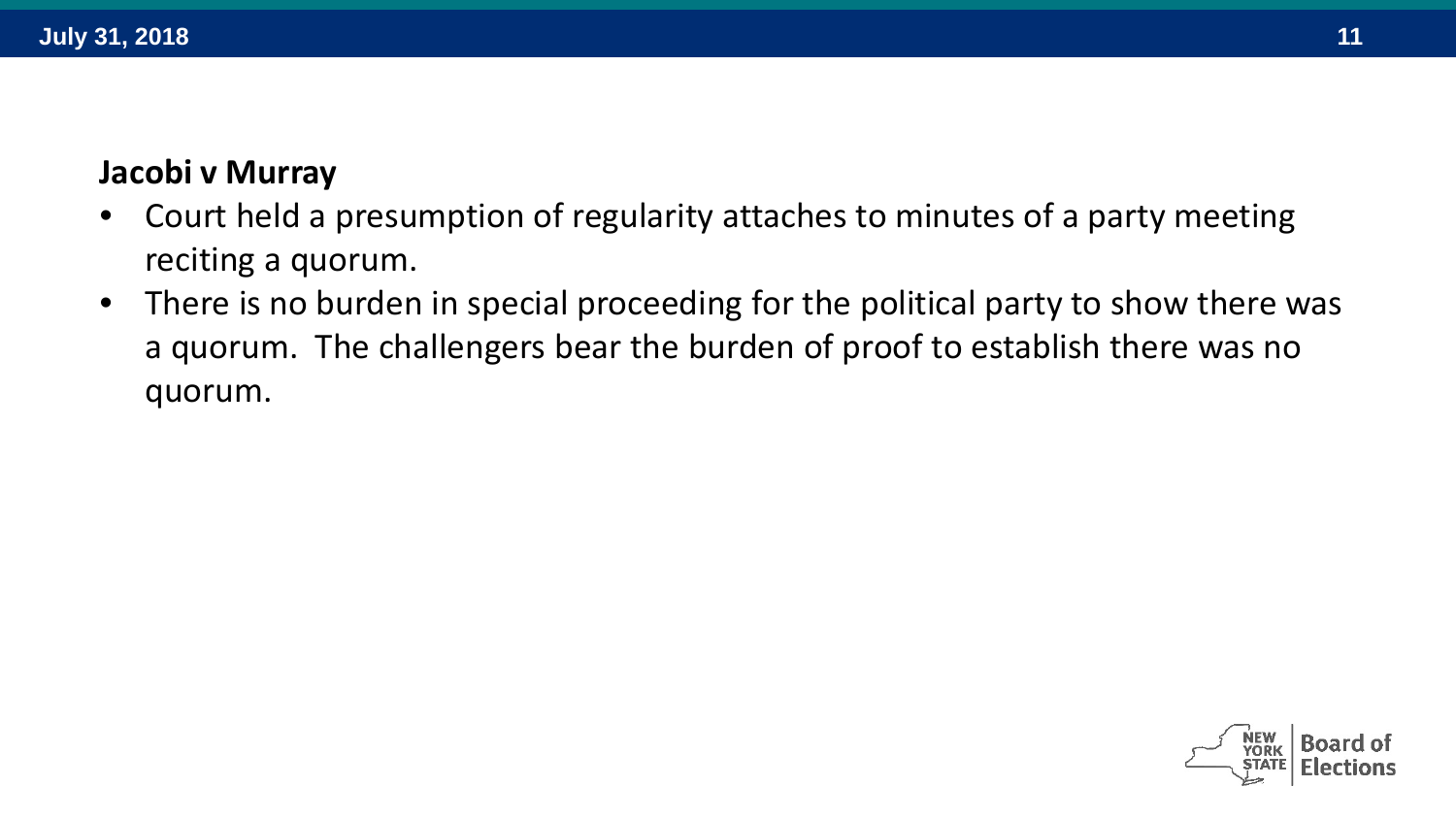# Sufficiency of the Petition

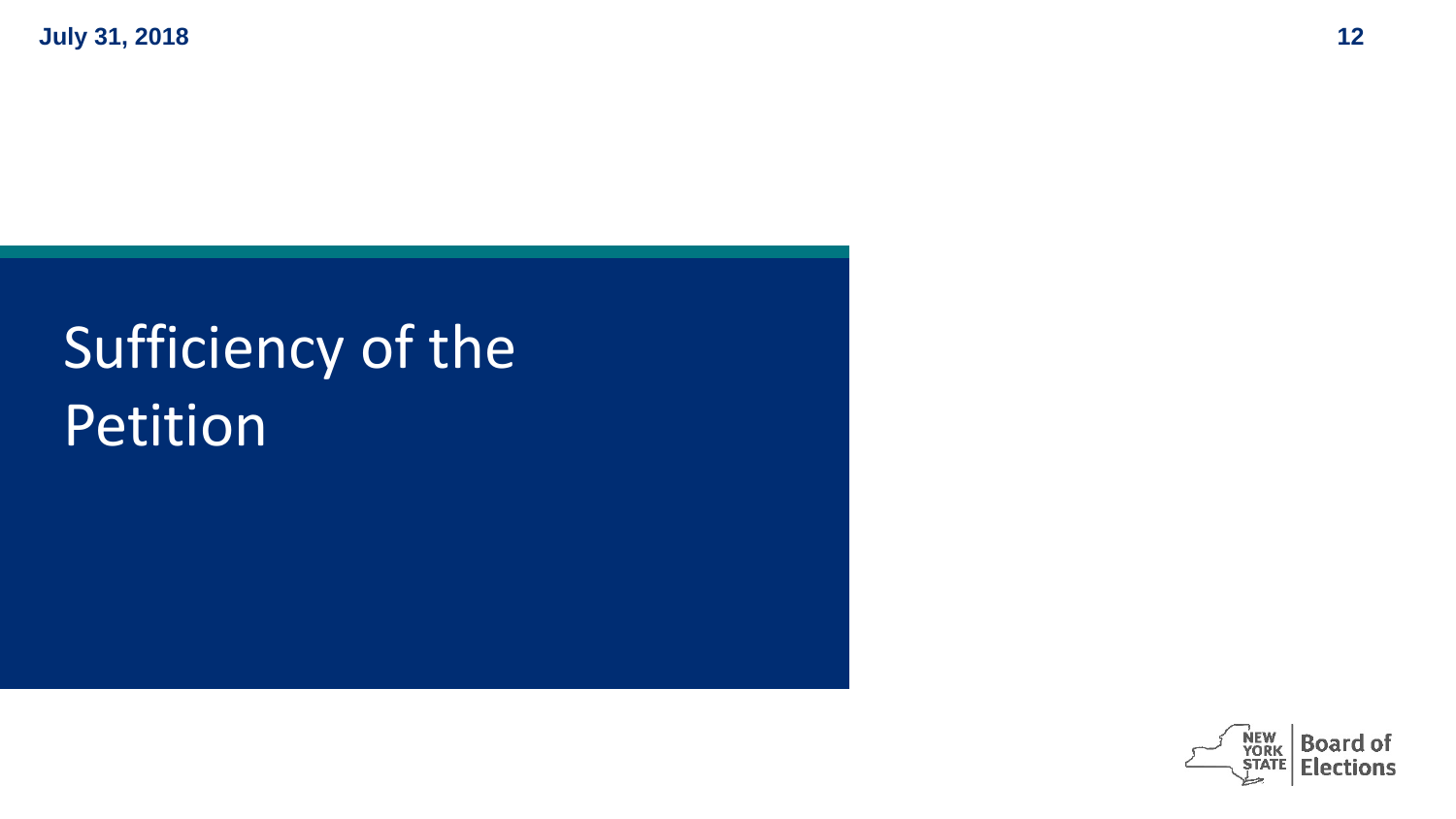#### **Bragman v. Larsen**

- Designating petition described office as: "Town Board, Town of East Hampton."
- Second Department held that this description is insufficient
- Town Board can consist of a councilman or town supervisor.

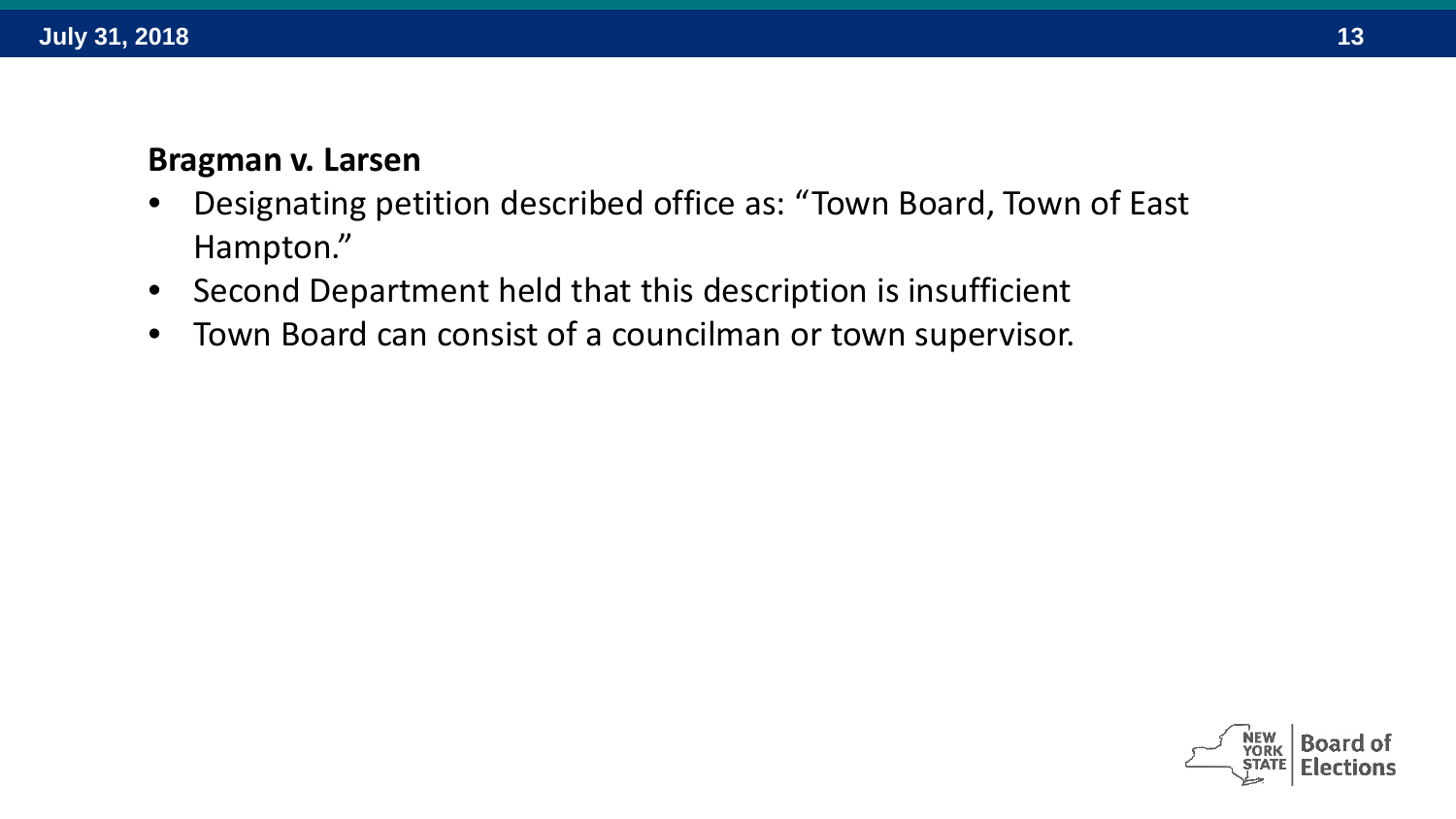#### **Fochtman v Coll**

- Designating petition described office as "15th District Nassau County Legislature" instead of the correct nomenclature, "Legislator."
- Even though the description was really just the "district", the court held the description was "sufficiently informative to preclude any reasonable probability of confusing or deceiving the signers, voters, or board of elections"
- Also of note, was the fact that the appellate court restored the candidate to the ballot only one day before this year's primary election.

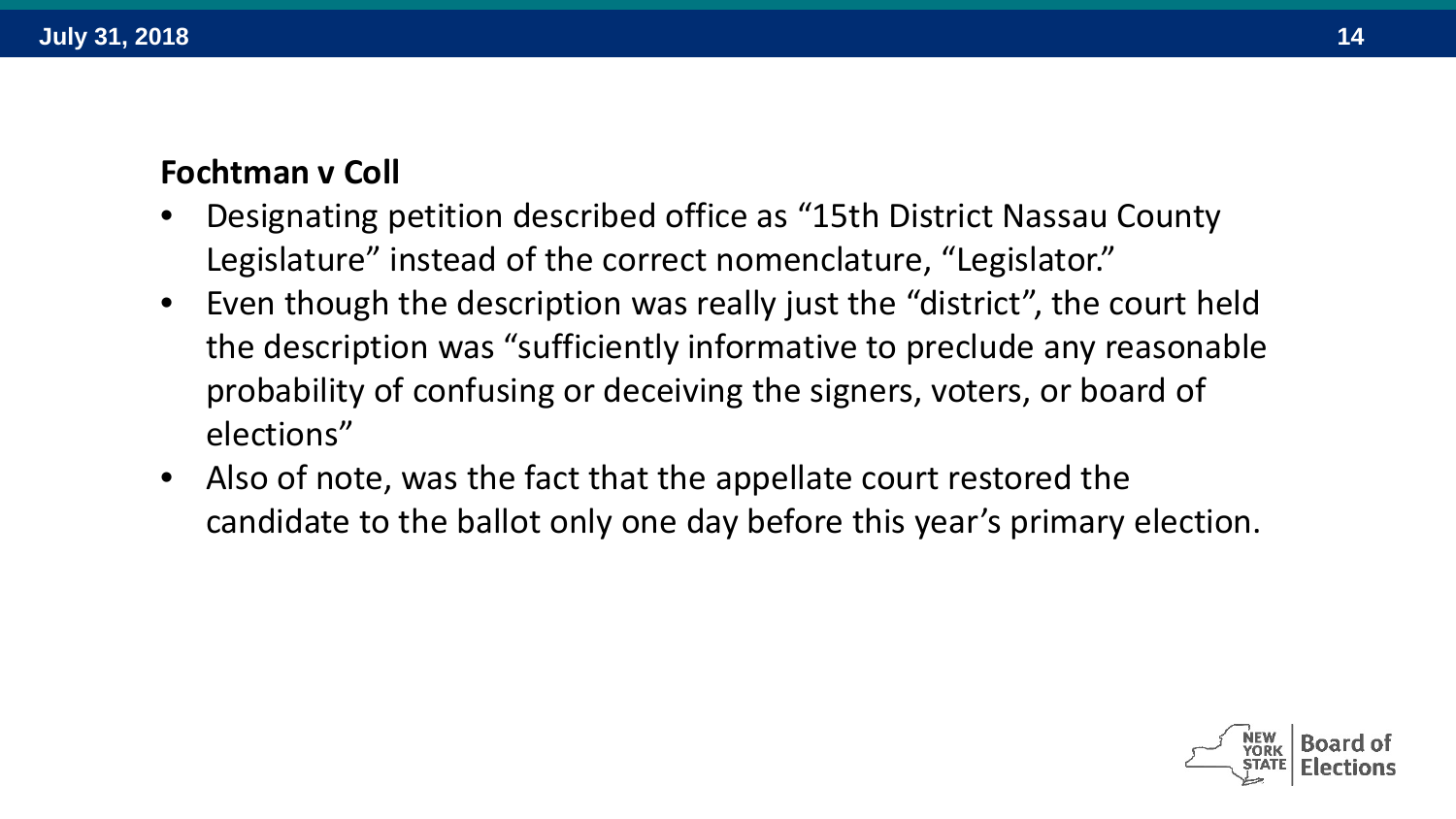#### **Michele Giordano v. Westchester BOE**

- Candidate for receiver of taxes for town of Harrison
- Signers had listed "West Harrison" or "Purchase" as their town,
- Appellate Division validated the petition
- the Election Law provides that "[a] signature on a petition sheet shall not be deemed invalid solely because the address provided is the post office address of the signer provided that proof that such address is the accepted address of such signer is provided to the board of elections no later than three days following the receipt of specific objections to such signature" (Election Law § 6–134[12] ).

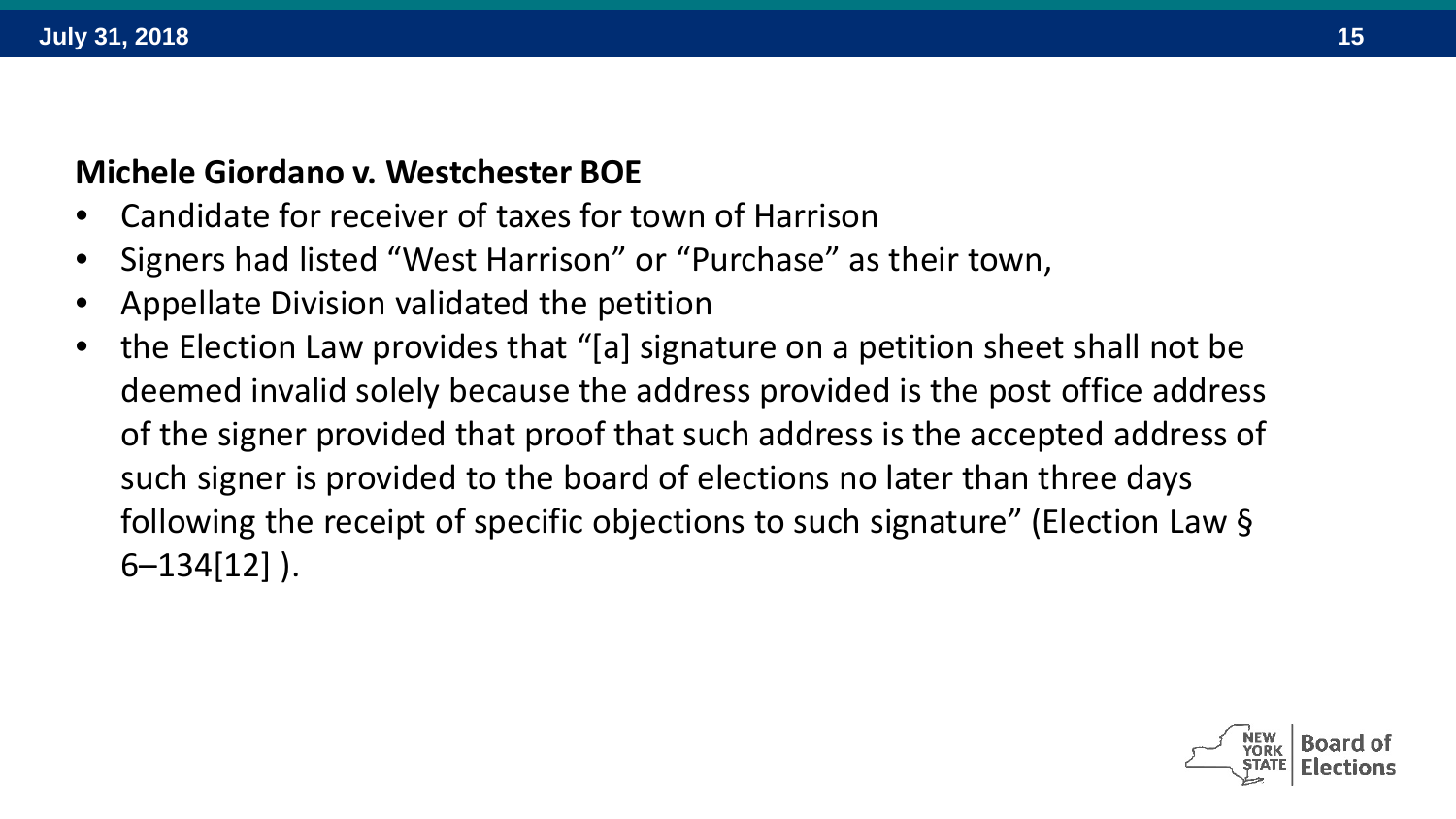#### **Van Der Water v Czarny**

- Voter's power of attorney signed a petition in witness' presence. POA initialed the signature.
- Court held the voter's signature is invalid but not the entire page absent any indication of intent to "confuse, hinder or delay any attempt to ascertain or to determine identity, status of any signatory or witness." Remaining signatures witnesses by witness not impaired.

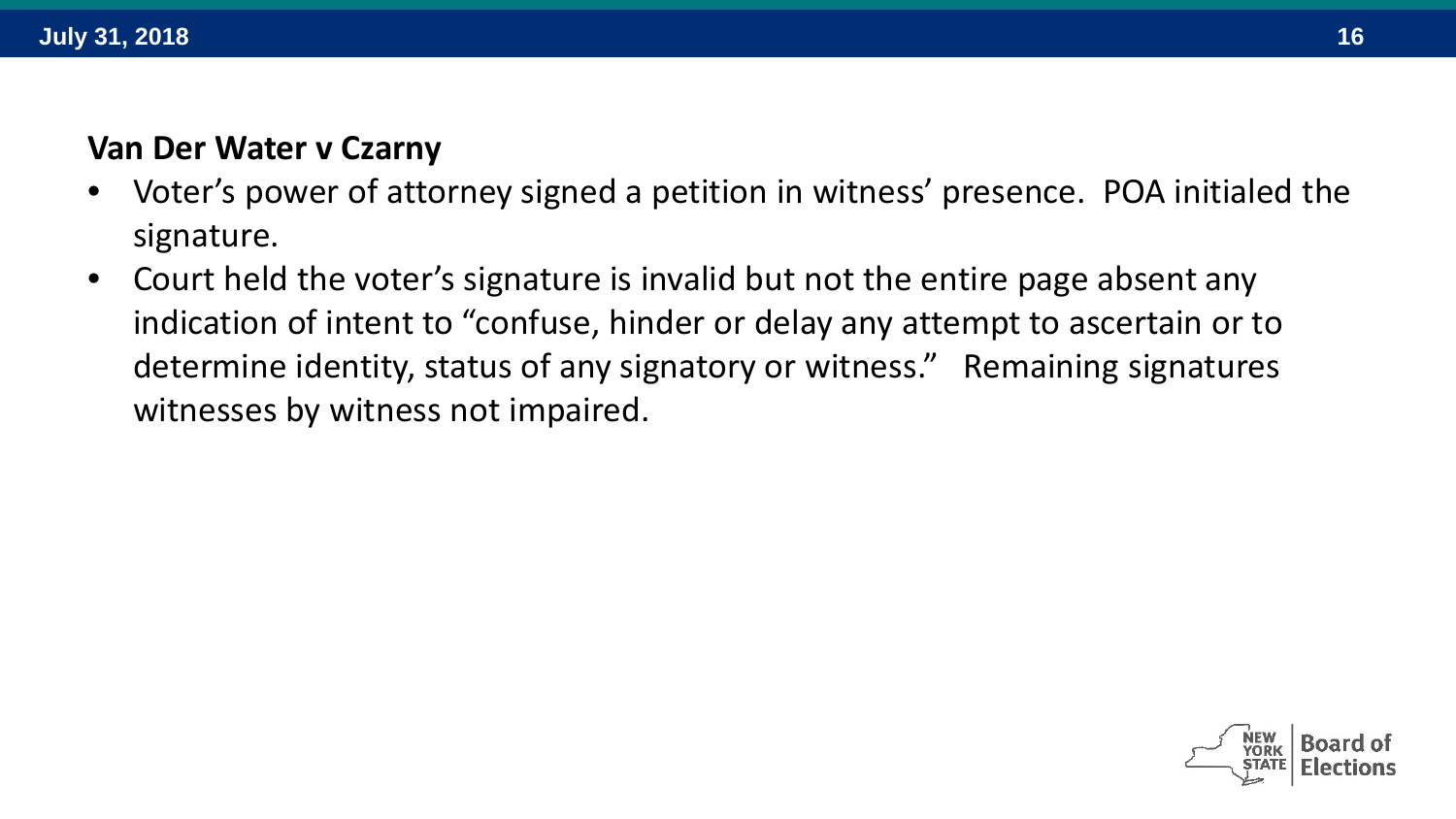#### **Marcionda v Casella**

- The court held when evidence adduced at hearing indicates candidate moved from address listed on petition months prior to petition circulation, the petition is to be invalidated.
- Court also held notary that did not provide title of office but did provide his identification number and date his office expires, was sufficient to prevent invalidation of notary's witness statement.

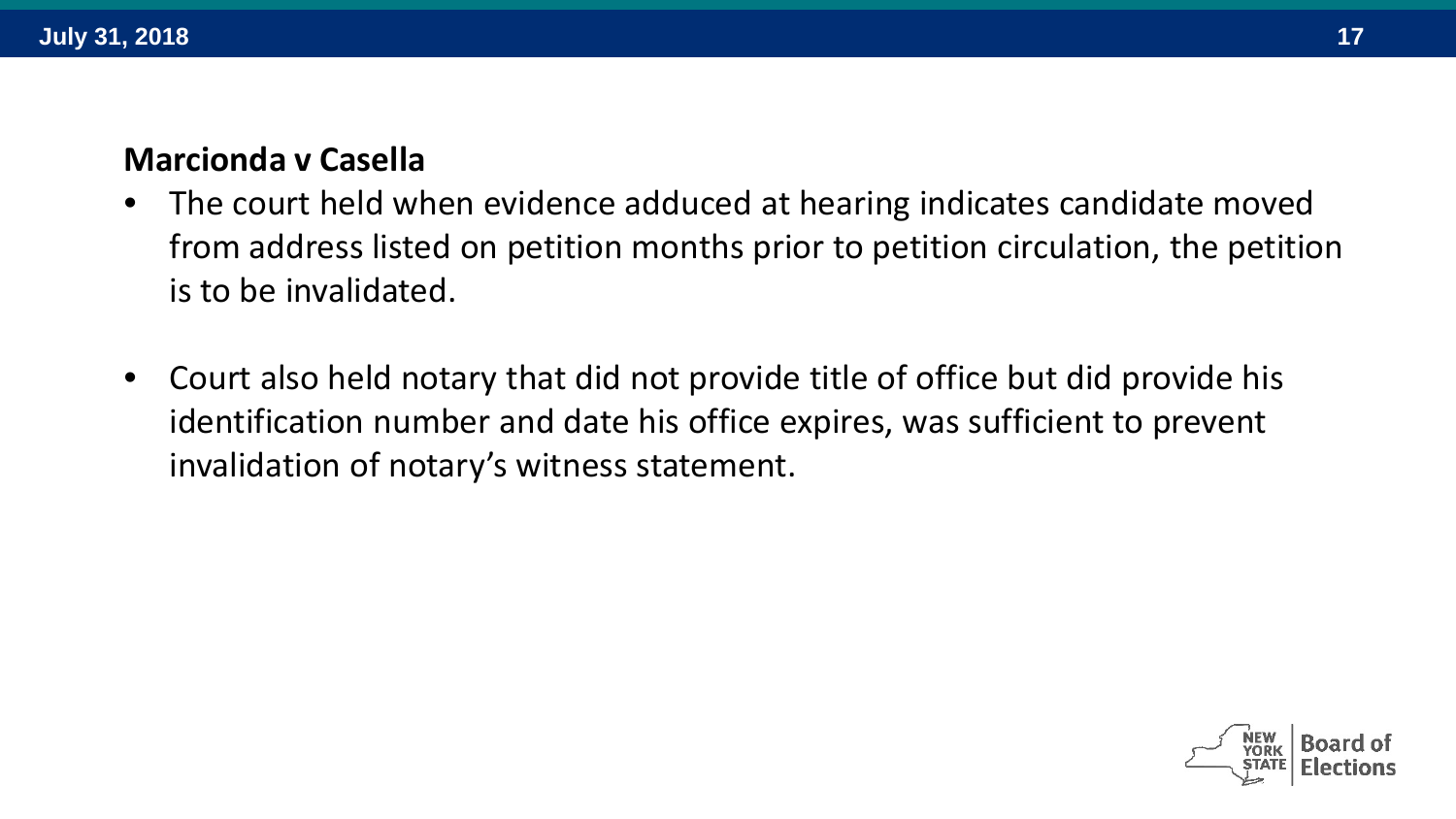# Hatch Act

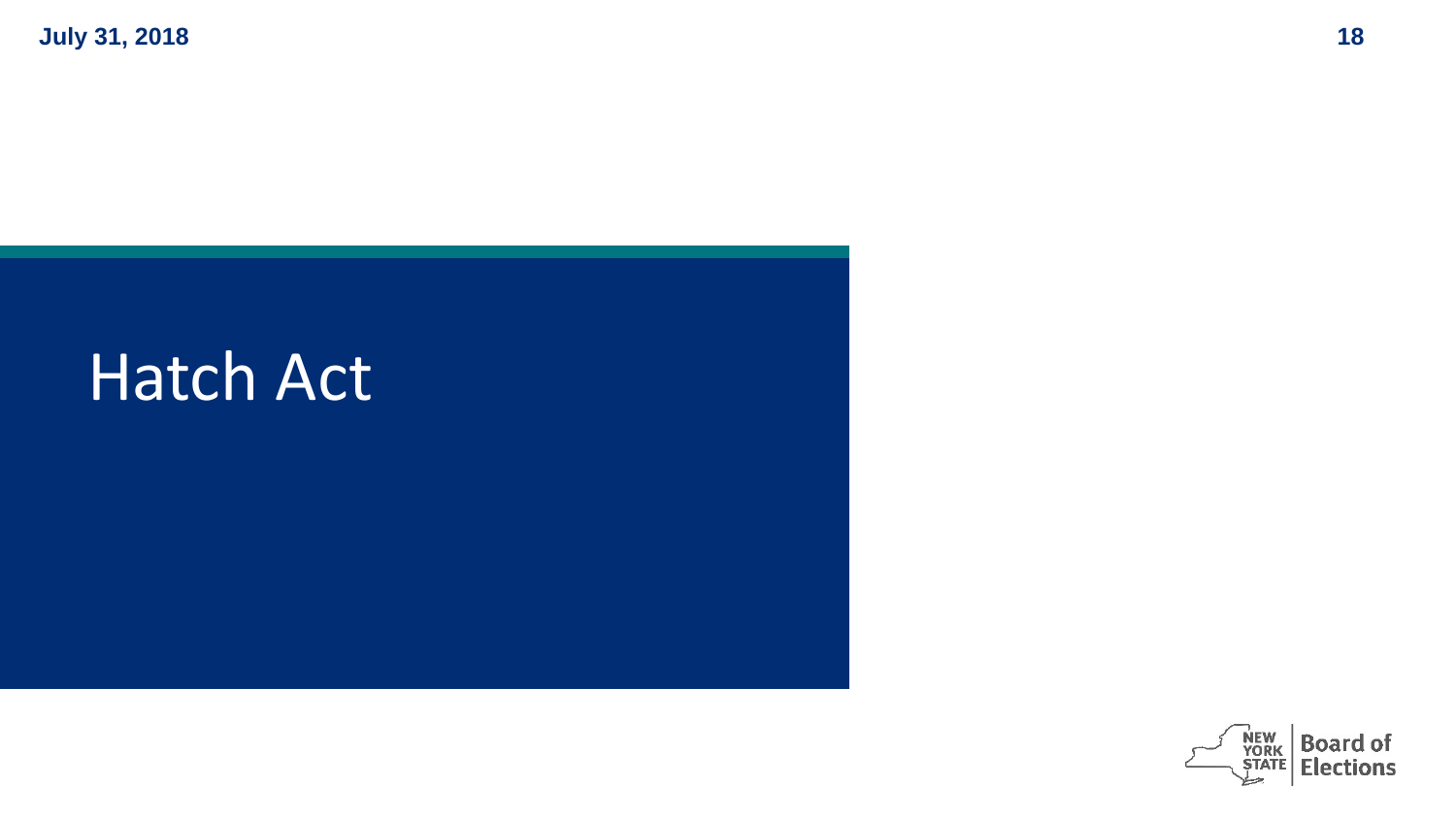#### **Cardinale v Turco**

- Candidate, postal worker, was informed by her union that running for a partisan election is prohibited by the Hatch Act on September 28th
- Tried to decline. Past the statutory deadline.
- Court kept her on the ballot
- Distinguished with Hunt v. Parte; the BOE did not split, and Hunt got a letter from United States Office of the Special Counsel.
- Also found that declinations filed cannot be interpreted as "disqualifications."

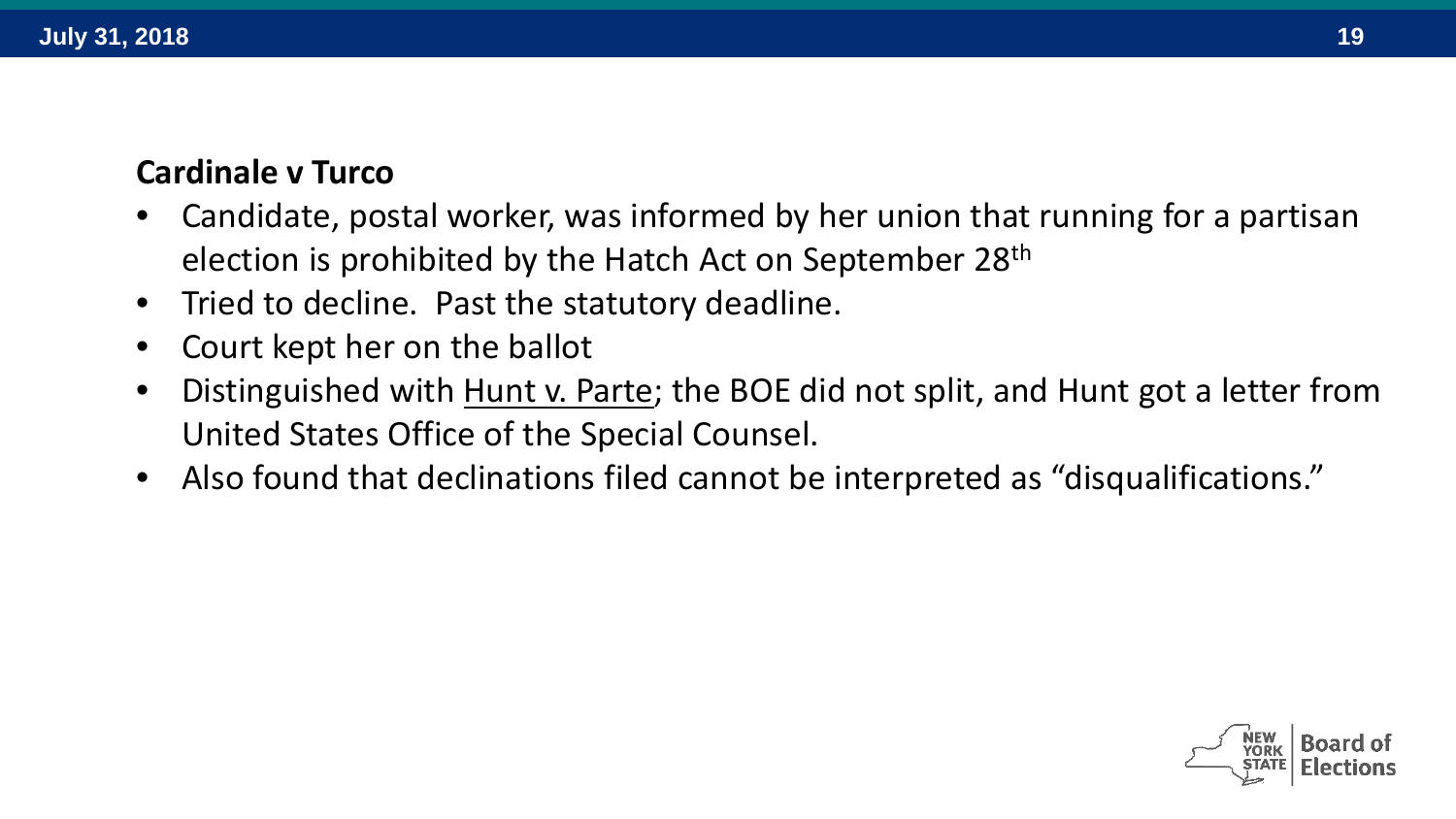# Chapter Laws of 2017

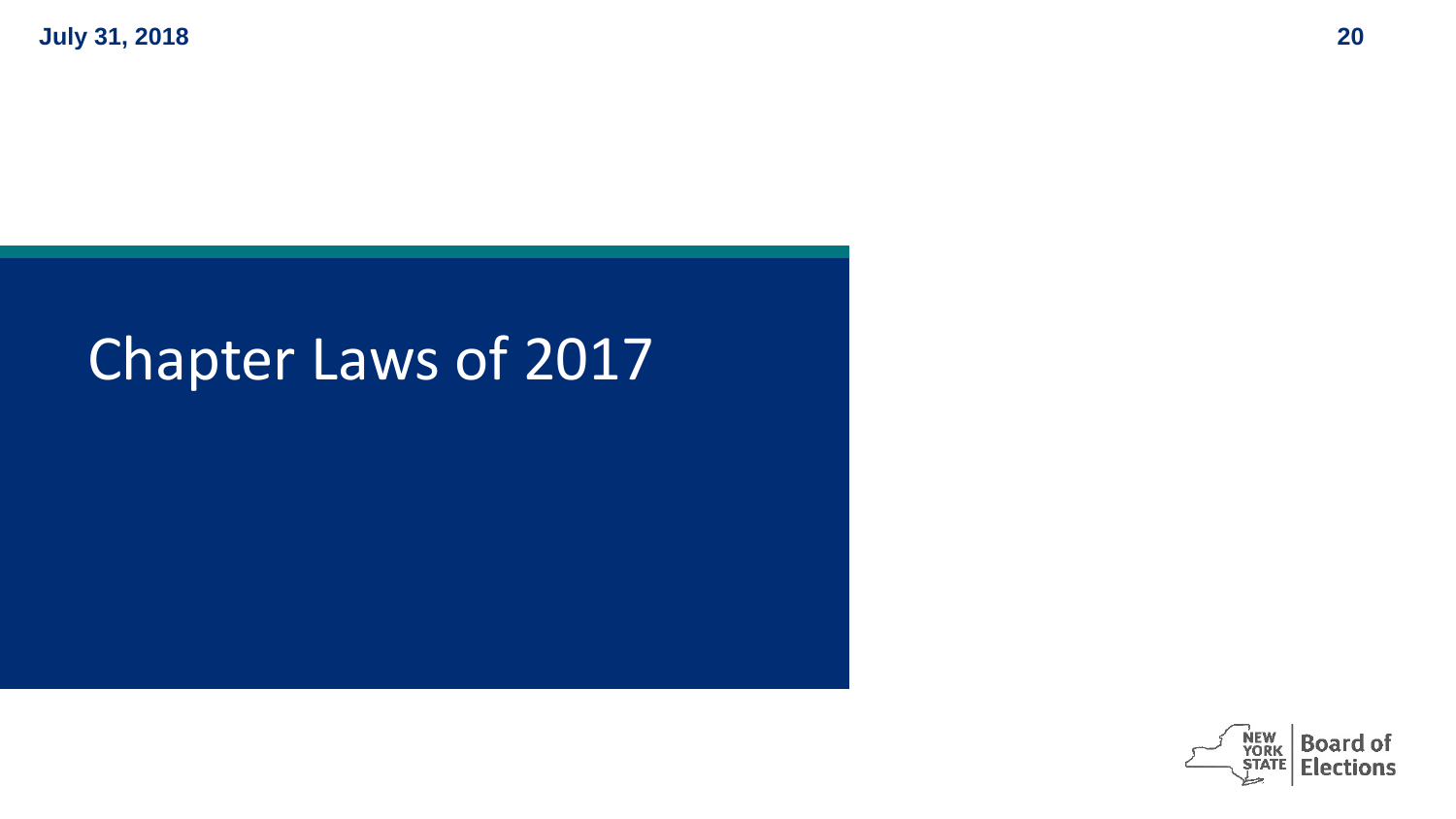## **Chapter Law 293, Amends Election Law § 3-400**

 $\triangleright$  Previously, the Election Law only allowed "half day" shifts. This law allows local boards at their option to authorize shorter or longer "split" shifts.

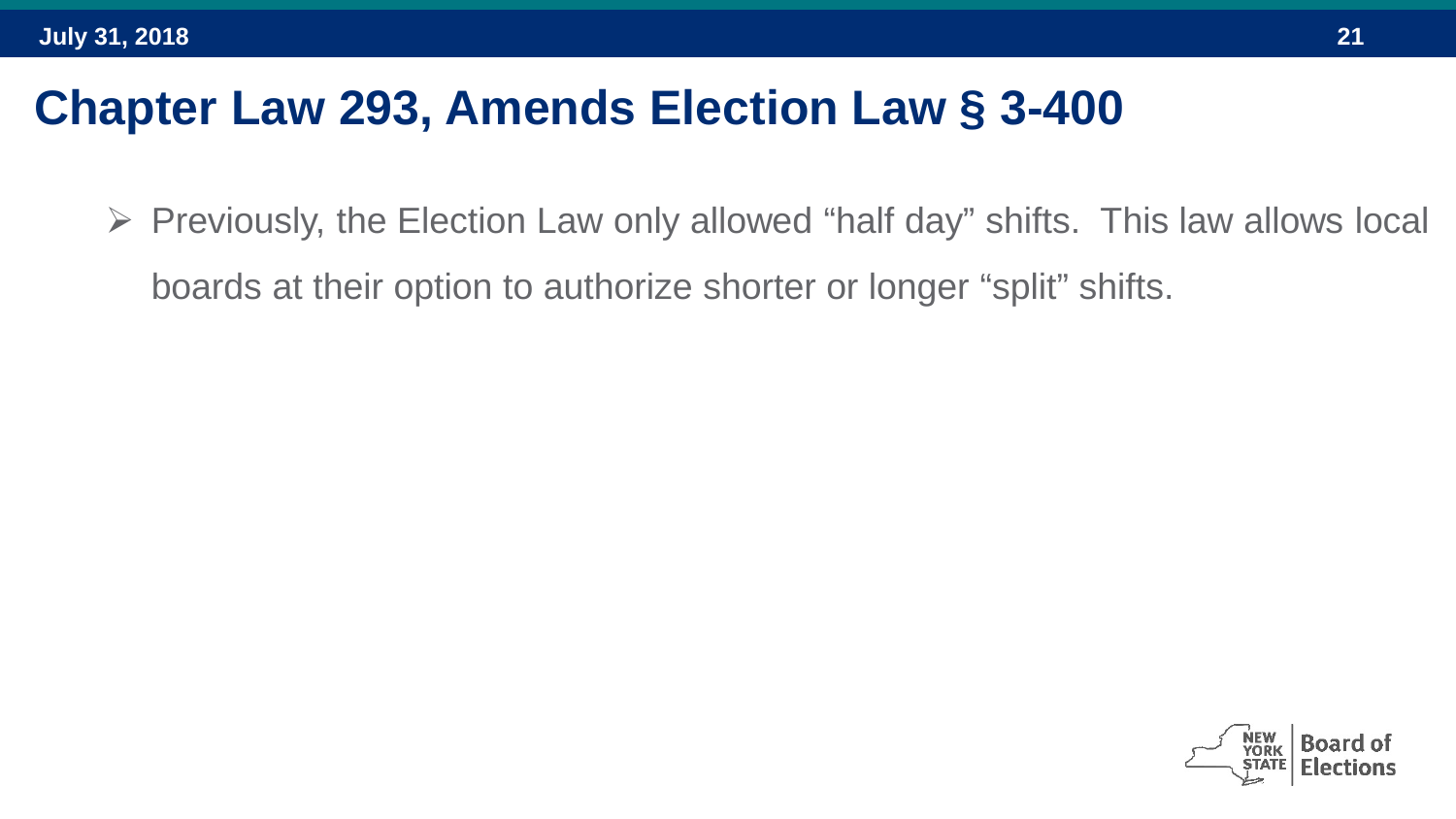# **Chapter Law 307, Adds Election Law § 4-123**

 $\triangleright$  Requires the NYS Board of Elections to publish directory of candidate websites as provided by the candidates for certain offices.

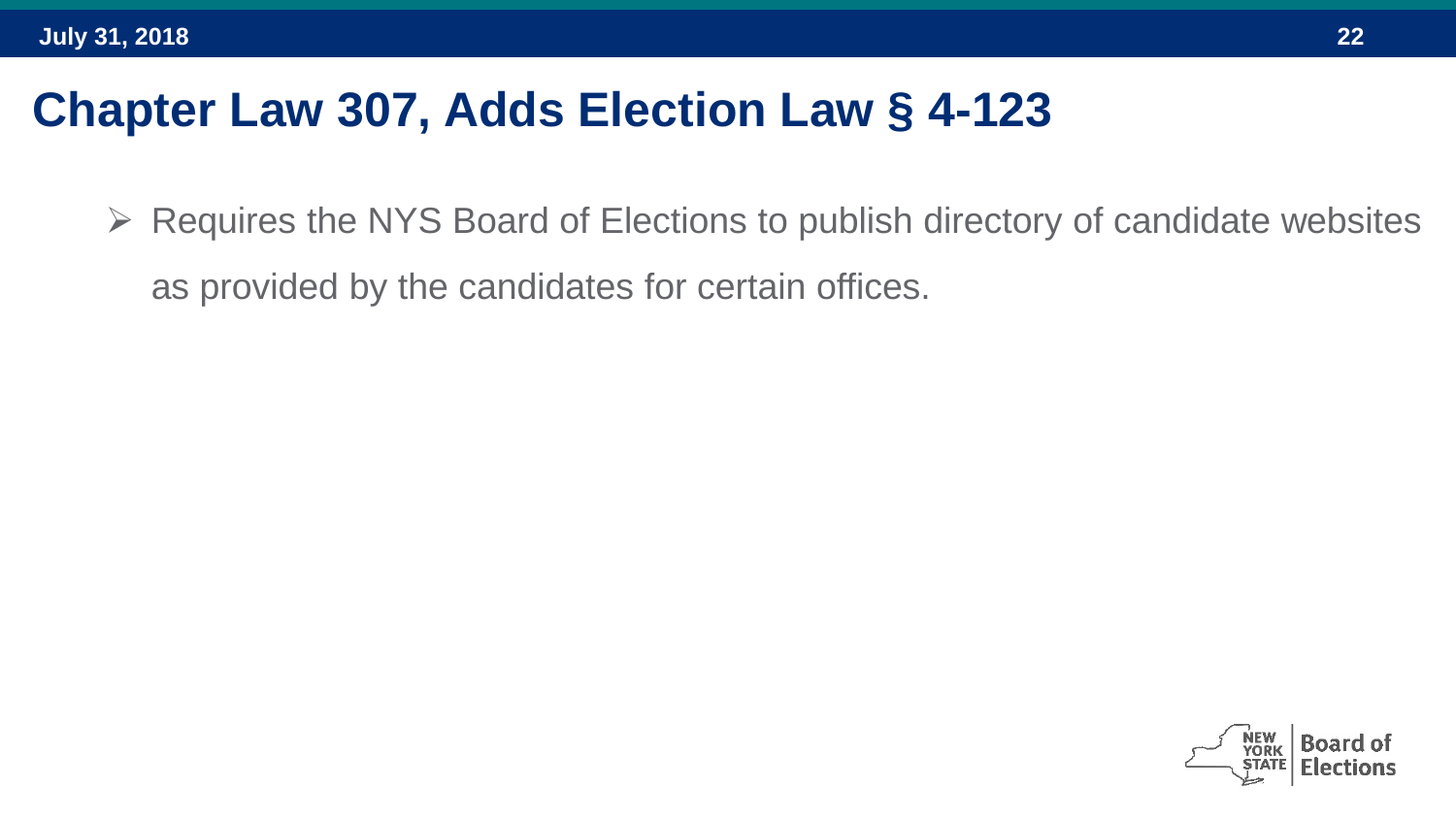## **Chapter Law 210, Repeals Election Law § 3-400**

 $\triangleright$  Repeals Election Law § 2-126, related to the use of party funds in primaries, because the provision has been declared unconstitutional.

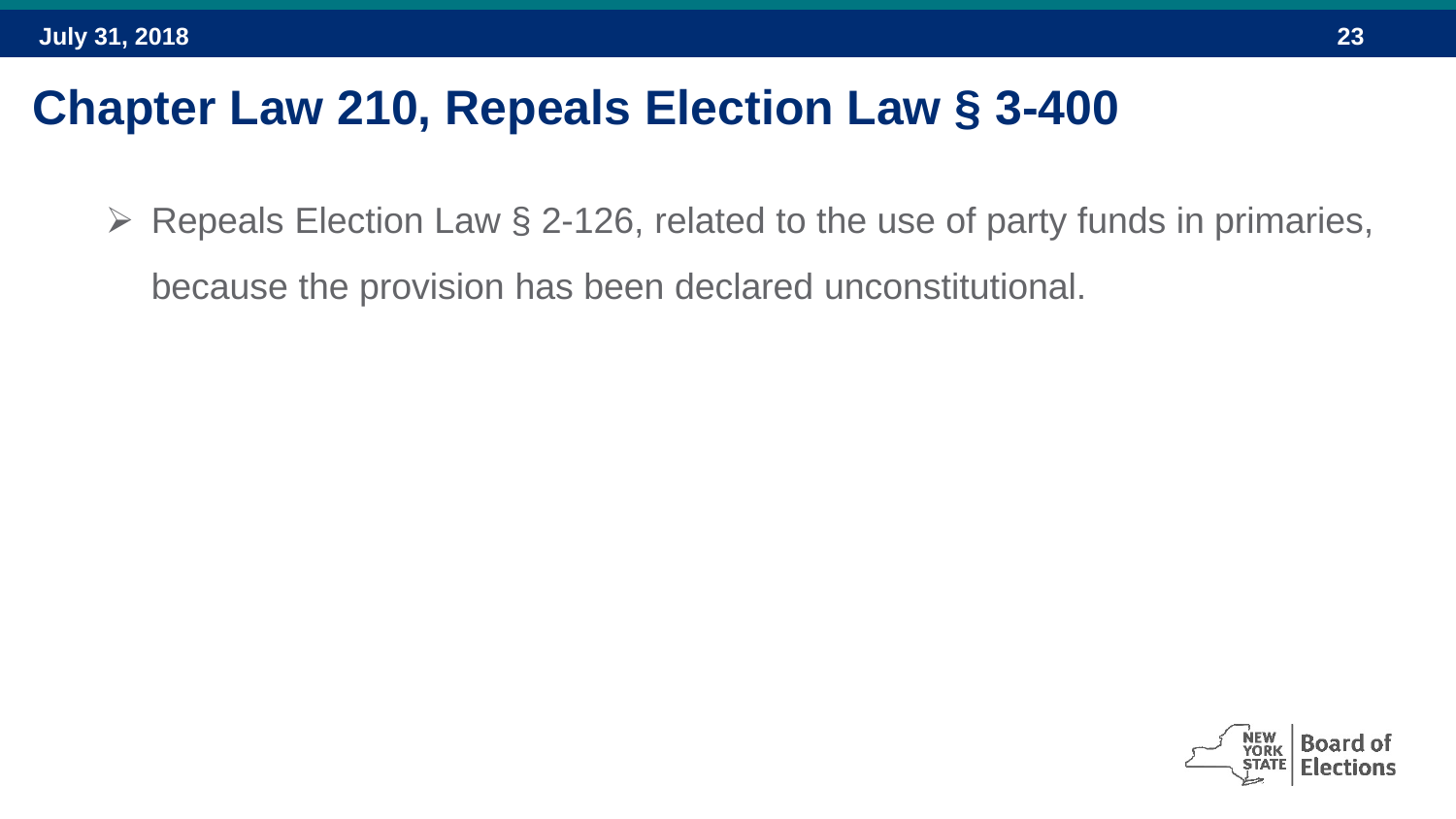## **Chapter Law 106, Amends Election Law §§ 6-132, 6-140, 6-204, 6-206 & 15-108**

 $\triangleright$  Repeals statutory language requiring that a witness to a party designating

petition or independent nominating petition must reside in the district in which the office is to be voted for and to add language that such a witness may not have signed a petition for another candidate for the same office.

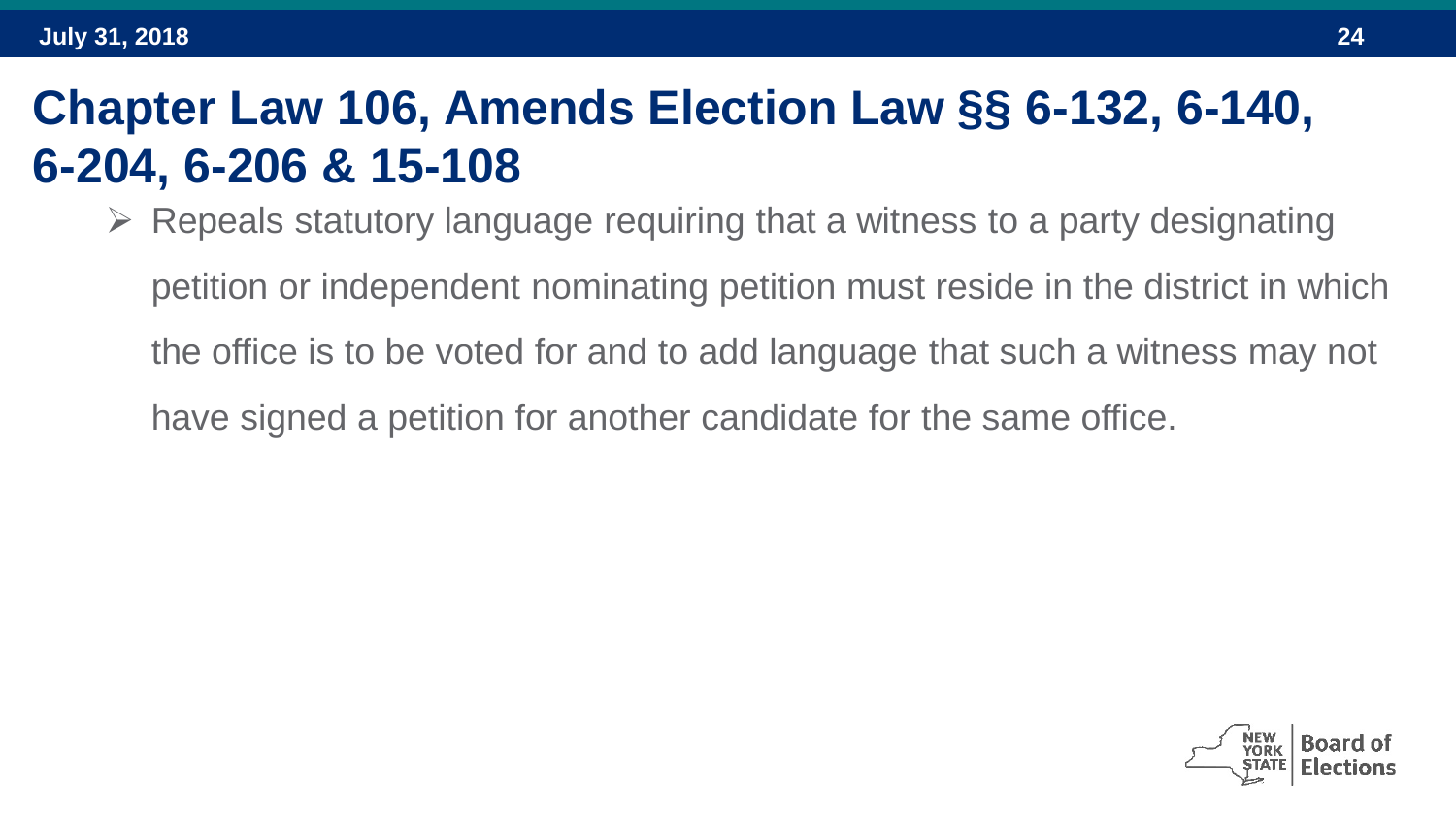## **Chapter Law 173, Amends Election Law § 7-116**

- Establish a process by which county boards of election or the New York City Board of Elections will choose whether to place the male or female candidates first on the ballot in a contest for political party positions that requires separate elections of male and female candidates for the party position.
- $\triangleright$  Chosen by lot

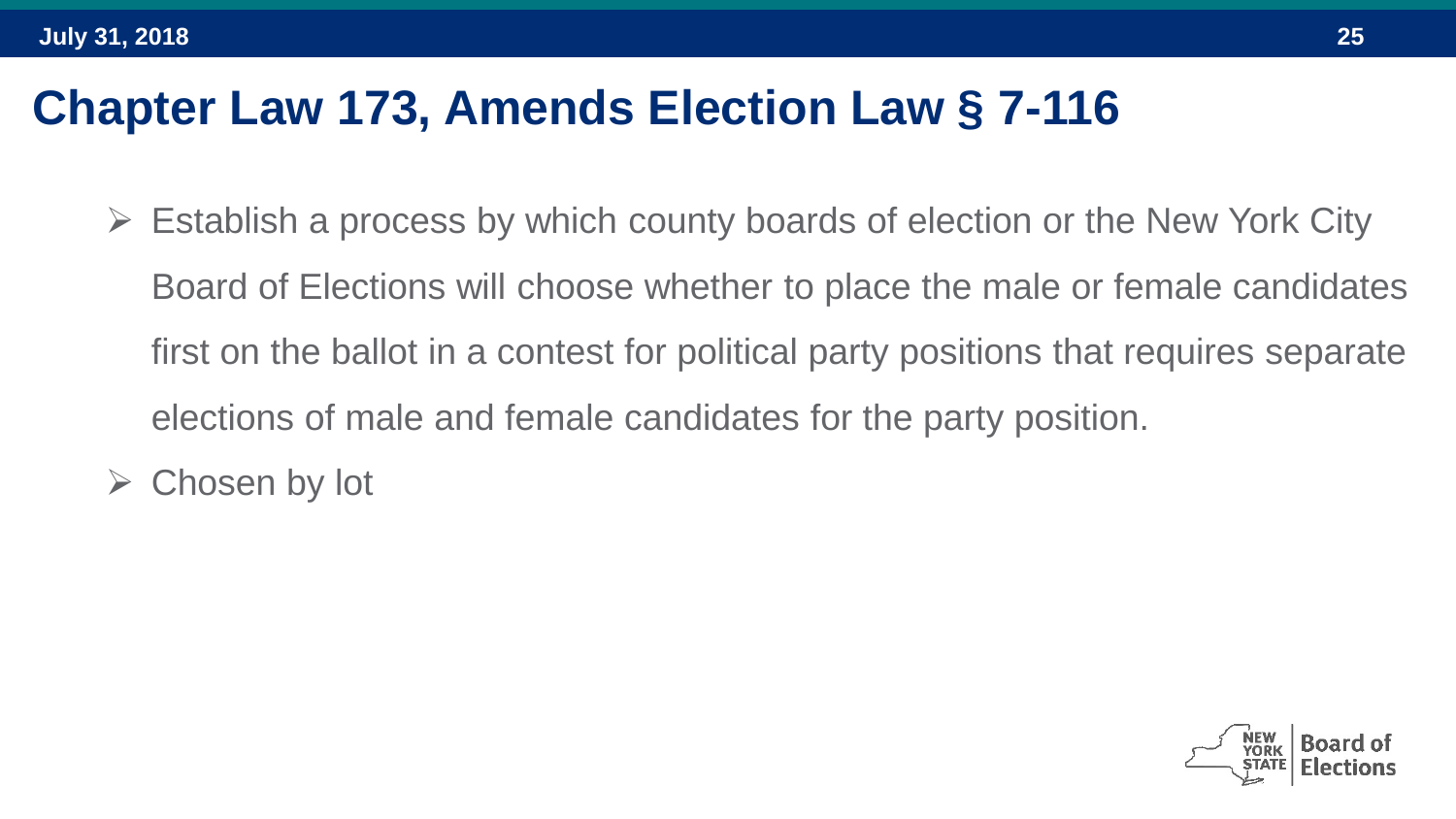# **Chapter Law 176, Amends Election Law §§ 6-132, 6-140, 6-204, 6-206 & 15-108**

 $\triangleright$  Adds the language "district number, if applicable" to the office description to

designating and independent nominating petitions.

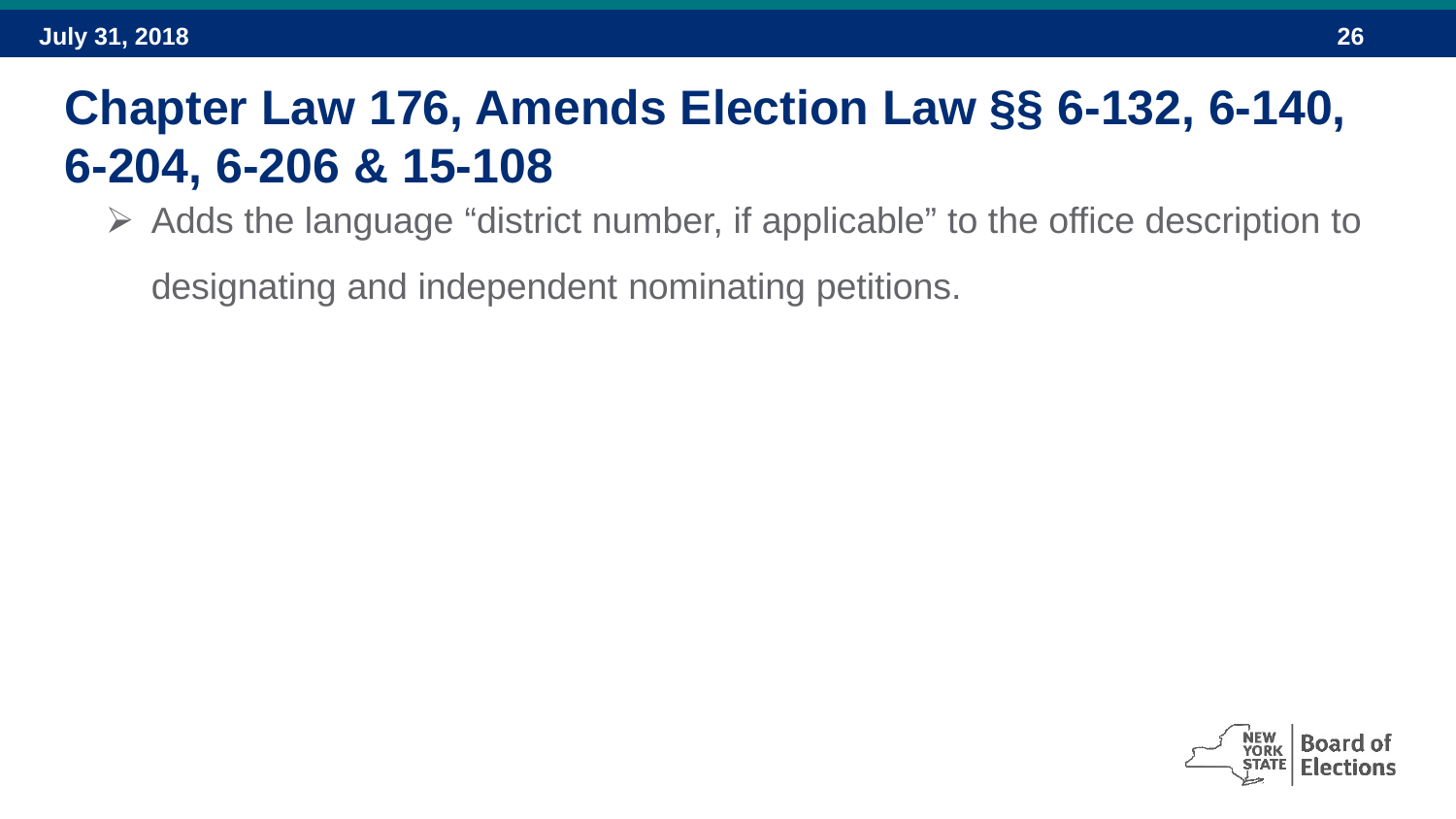## **Chapter Law 310, Amends Election Law § 4-122**

 $\triangleright$  Removes the need for public office candidates to provide their residence in county newspapers before an election.

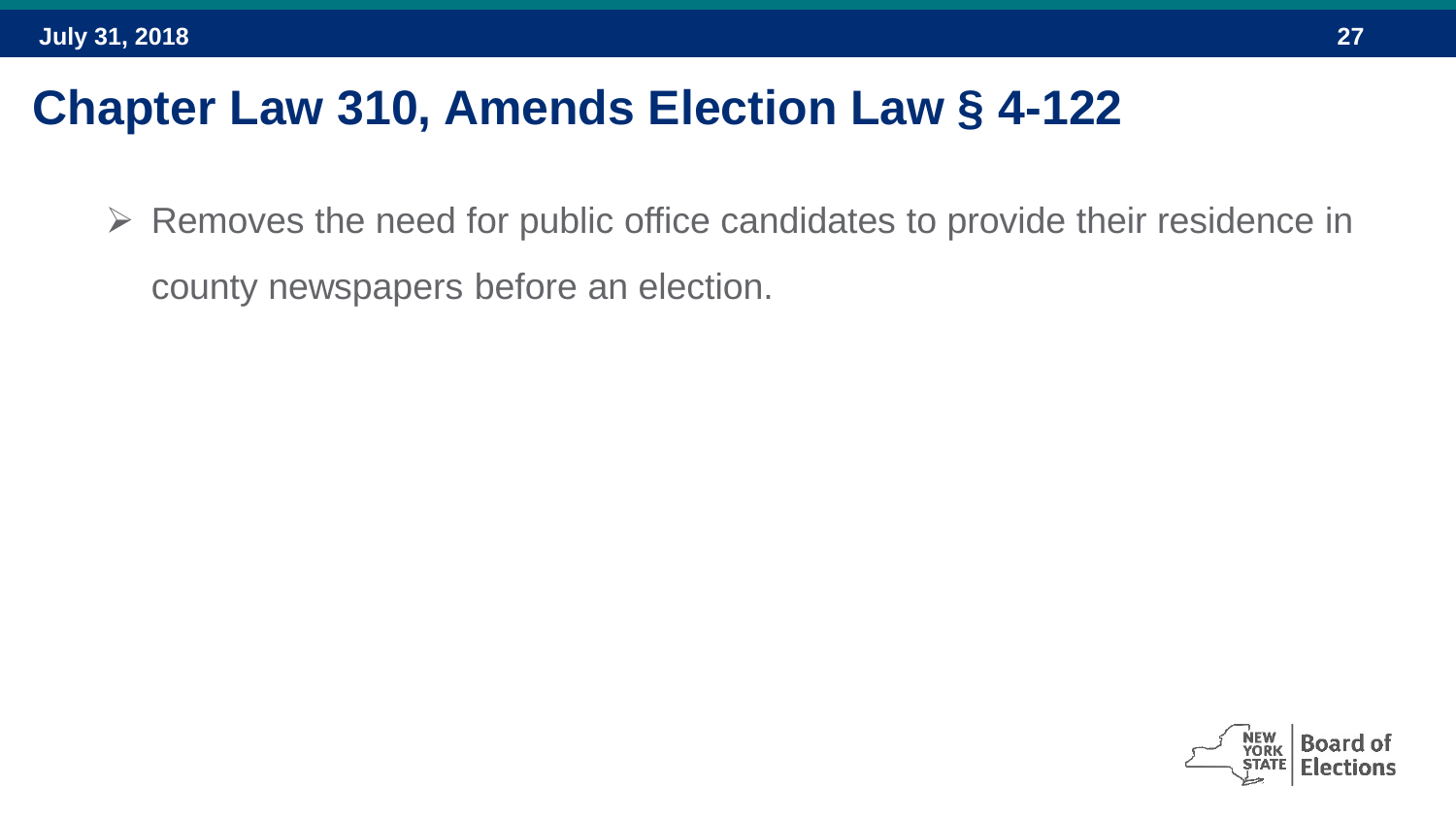### **Chapter Law 396, Amends Election Law § 5-508**

 $\triangleright$  Permits victims of domestic violence to get confidentiality of registration records orders from county court or family court, in addition to supreme court.

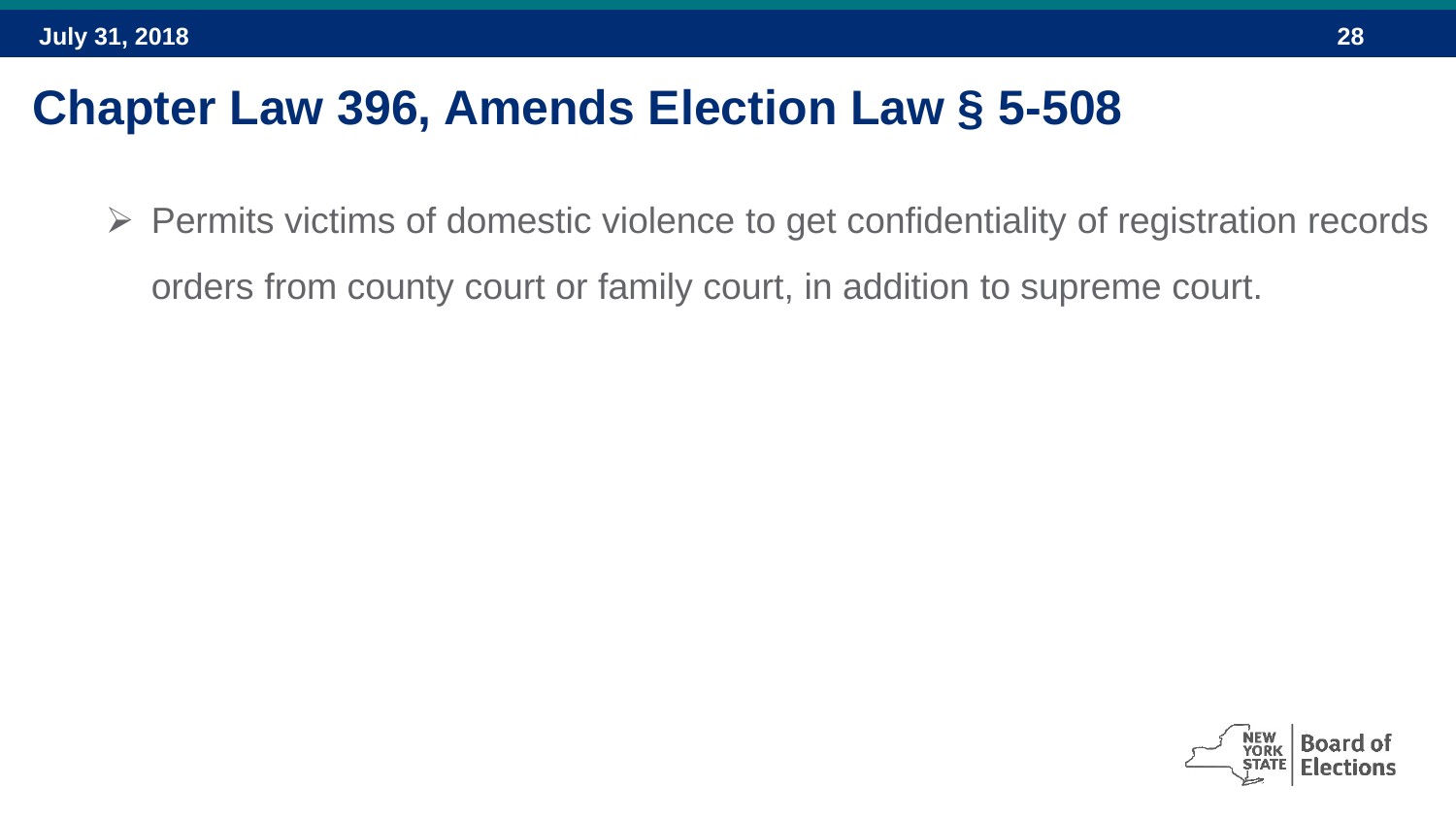## **Chapter Law 367, Amends Election Law § 8-100**

 $\triangleright$  Extends hours for voting for primary elections in Dutchess county from 12:00 pm - 9:00 pm to 6:00 am - 9:00 pm.

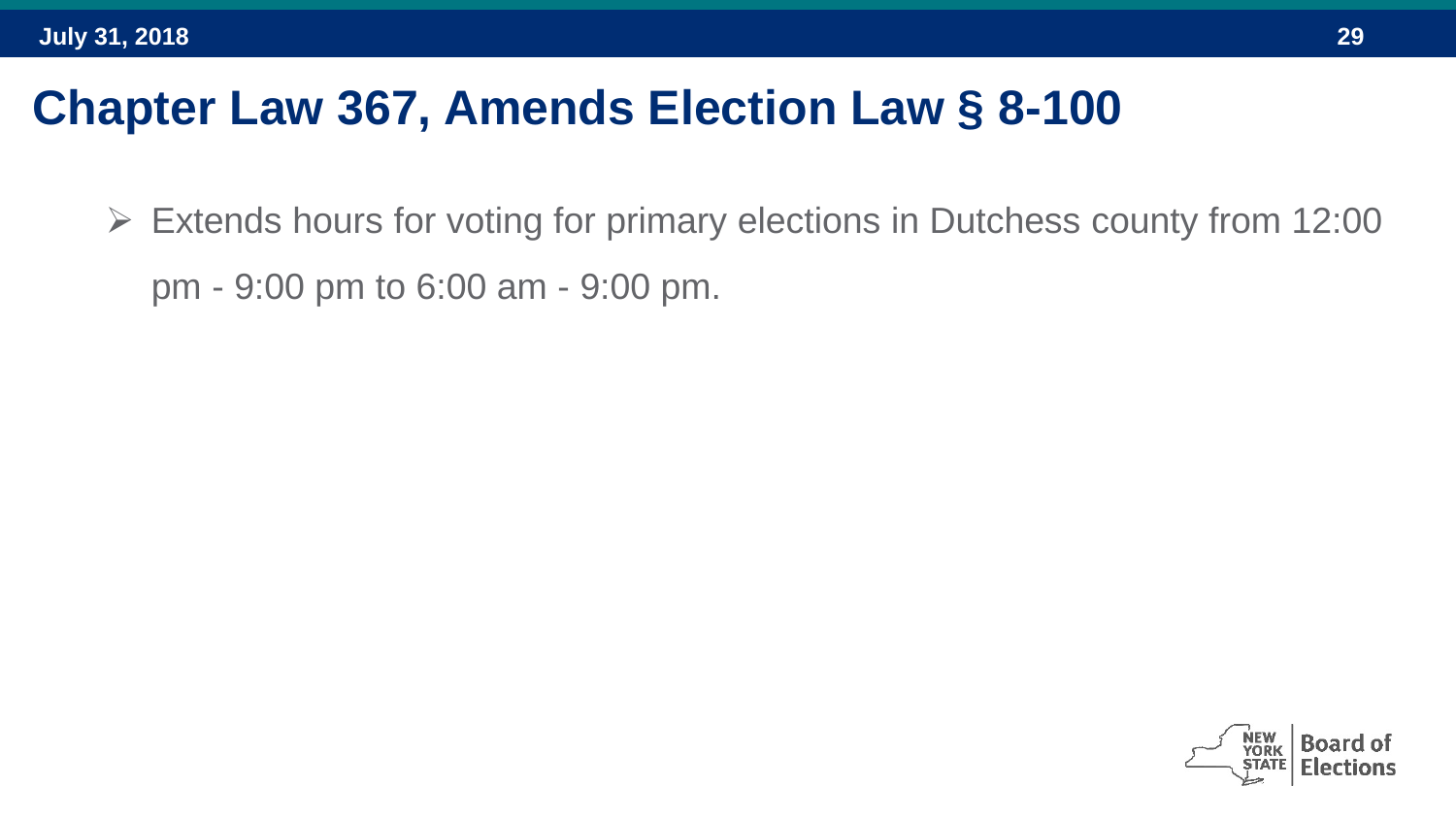# Chapter Laws of 2018

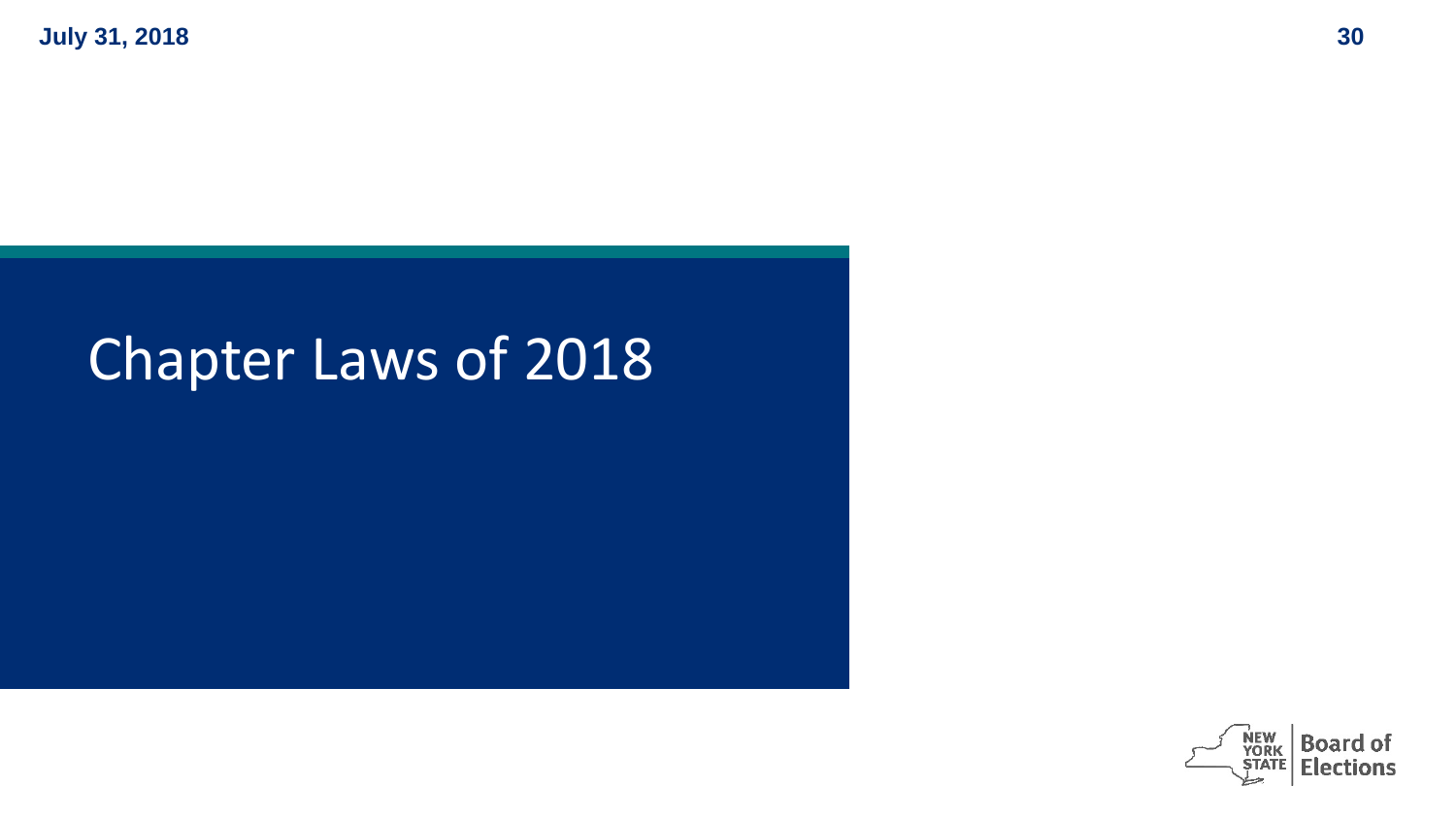# **Chapter Law 3, Amends Election Law § 4-117**

- $\triangleright$  Requires that the Fall 2018 primary election be held on Thursday, September 13, 2018;
- $\triangleright$  Requires the voter mail check to include conspicuous notice, in all capital letters and bold font notifying the voter of the primary date.

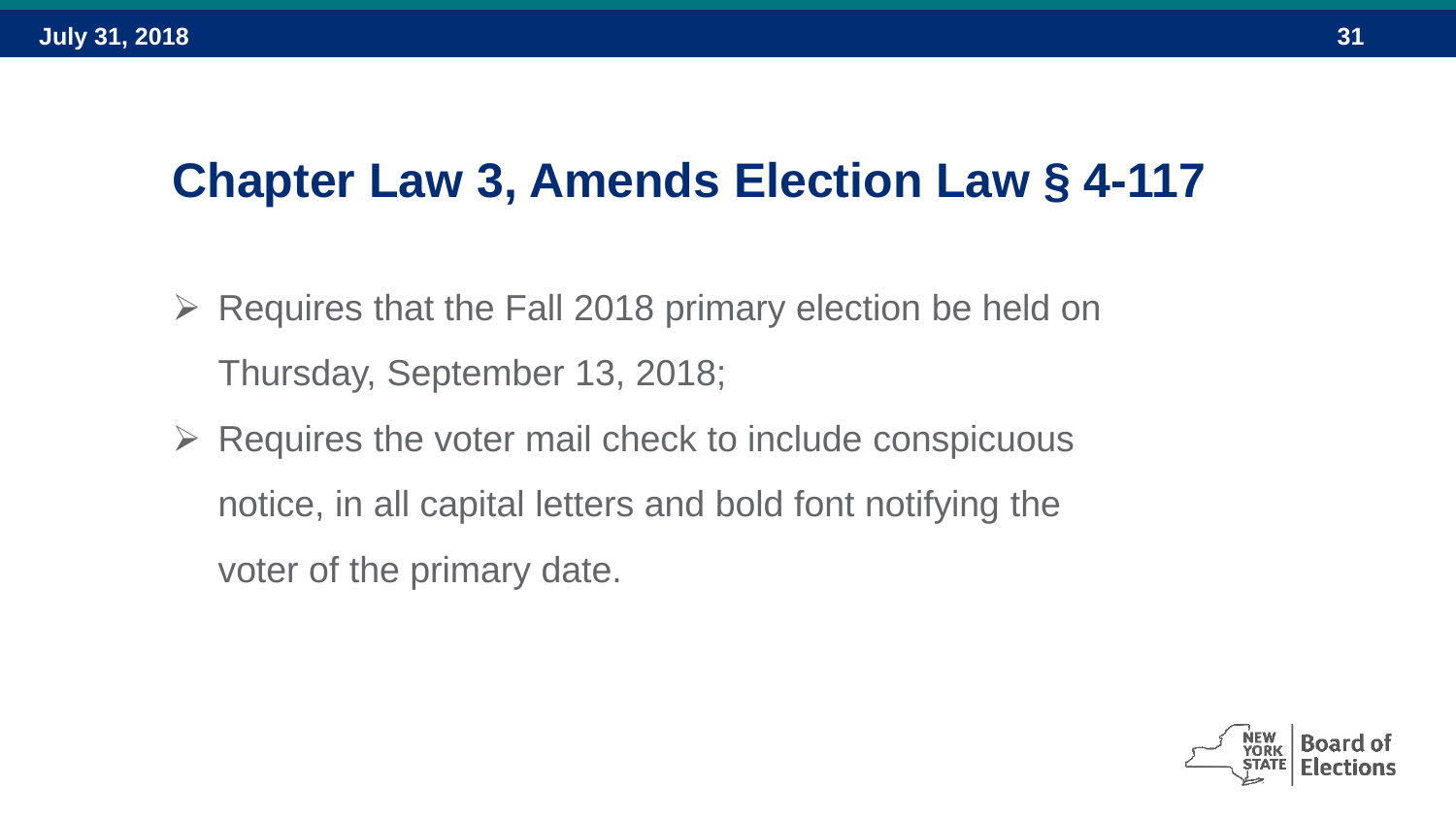# **Chapter Law 59, Part JJJ Amends Article 14 of the Election Law**

- $\triangleright$  Enacts the Democracy Protection Act;
- Expands the definition of "independent expenditure" to include "paid internet or digital" advertisements targeted to 50 or more people;
- Bans foreign nationals from making independent expenditures in any state or local election campaign;

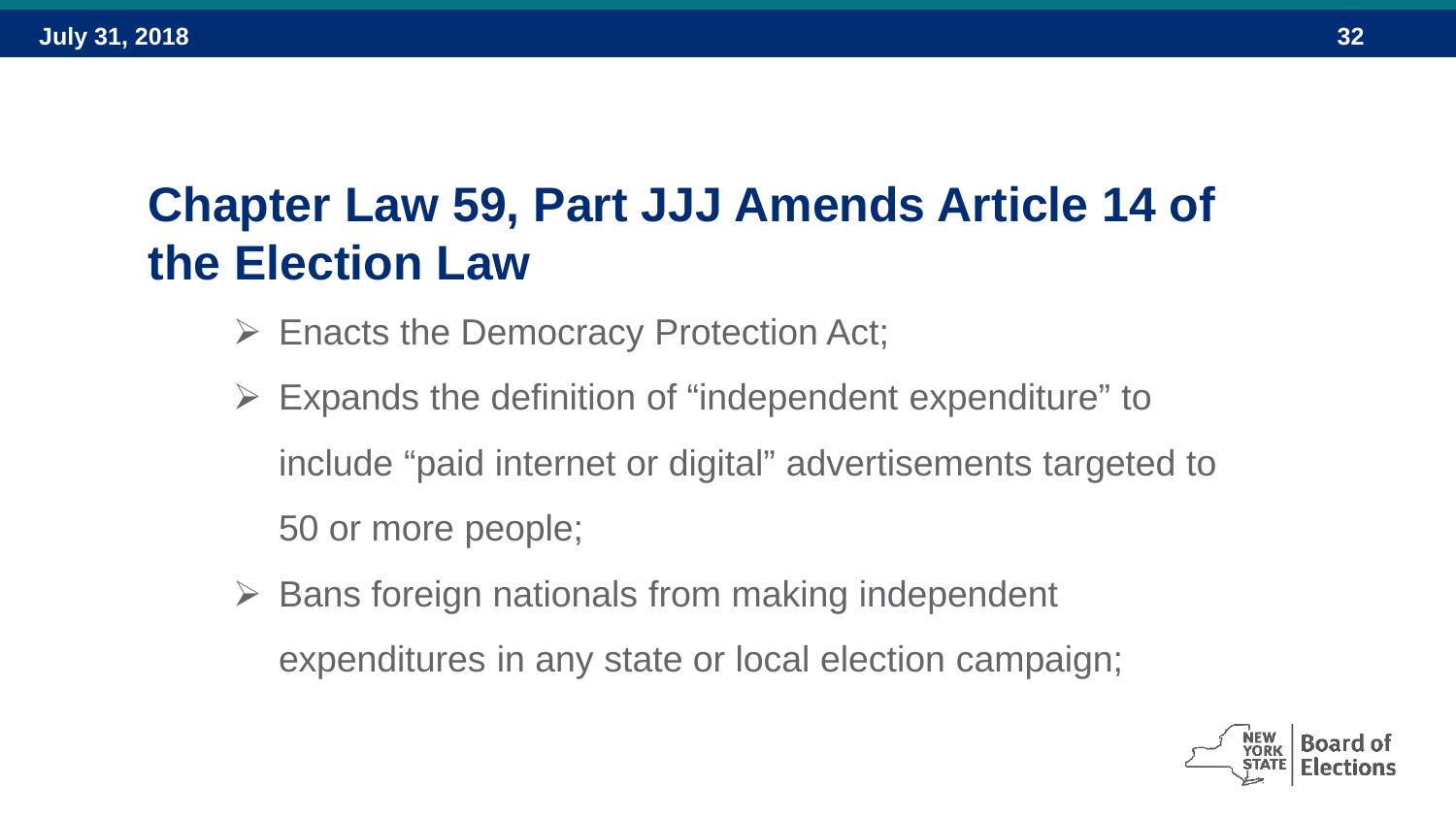# **Cont. Chapter Law 59, Part JJJ, Amends Article 14 of the Election Law**

- $\triangleright$  In addition to the current weekly requirement to disclose contributions of \$1,000 or more and expenditures of \$5,000 or more, any expenditure for "paid internet or digital advertisements" over \$500 must now also be reported;
- $\triangleright$  The State Board must "make available online for public inspection" in "machine readable format" a record of any independent expenditure "in the form of a paid internet or digital advertisement";